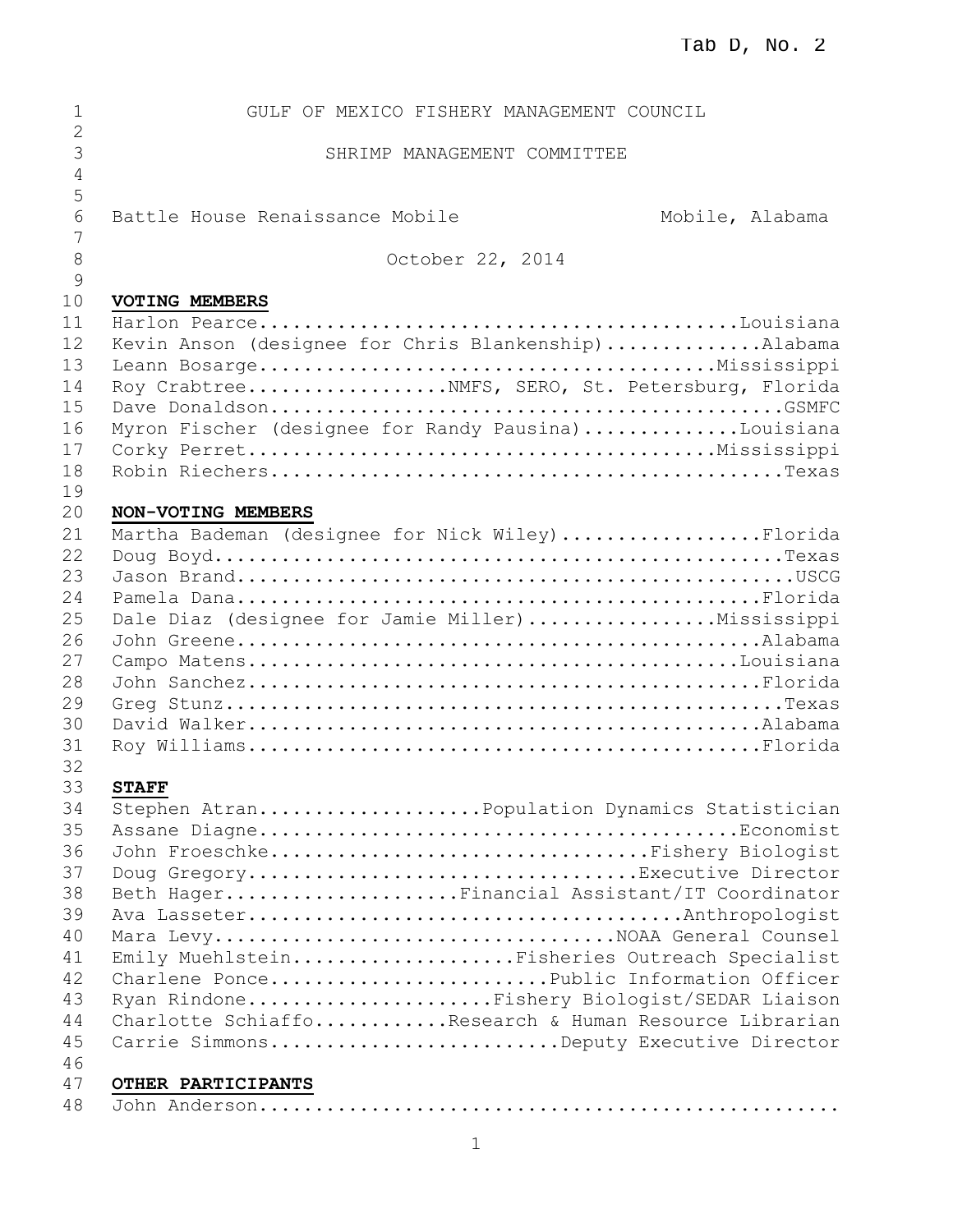| 1  | Pam AndersonPanama City Beach, FL                               |
|----|-----------------------------------------------------------------|
| 2  | Billy ArcherSeminole Wind, Panama City, FL                      |
| 3  |                                                                 |
| 4  |                                                                 |
| 5  |                                                                 |
| 6  |                                                                 |
| 7  |                                                                 |
| 8  |                                                                 |
| 9  |                                                                 |
| 10 |                                                                 |
| 11 |                                                                 |
| 12 |                                                                 |
| 13 | Brandon EclarExtreme Offshore Charters                          |
| 14 |                                                                 |
| 15 |                                                                 |
| 16 |                                                                 |
| 17 |                                                                 |
| 18 |                                                                 |
| 19 |                                                                 |
| 20 |                                                                 |
| 21 |                                                                 |
| 22 | Chris HortonCongressional Sportsmen's Foundation                |
| 23 |                                                                 |
|    |                                                                 |
| 24 |                                                                 |
| 25 |                                                                 |
| 26 |                                                                 |
| 27 | Jim RobersonInternational Game Fish Association, Shalimar, FL   |
| 28 |                                                                 |
| 29 |                                                                 |
| 30 |                                                                 |
| 31 | Joe TynerFort Walton Beach, FL                                  |
| 32 | Jack WhiteSummer Hunter Charter                                 |
| 33 | Libby YranskiAmerican Sportfishing Association                  |
| 34 |                                                                 |
| 35 |                                                                 |
| 36 |                                                                 |
| 37 |                                                                 |
| 38 | The Shrimp Management Committee of the Gulf of Mexico Fishery   |
| 39 | Management Council convened at the Battle House Renaissance     |
| 40 | Mobile, Mobile, Alabama, Wednesday morning, October 22, 2014,   |
| 41 | and was called to order at 8:30 a.m. by Chairman Harlon Pearce. |
| 42 |                                                                 |
| 43 | ADOPTION OF AGENDA                                              |
| 44 | APPROVAL OF MINUTES                                             |
| 45 | <b>ACTION GUIDE AND NEXT STEPS</b>                              |
| 46 |                                                                 |
| 47 | CHAIRMAN HARLON PEARCE: Good morning and we're ready to go.     |
| 48 |                                                                 |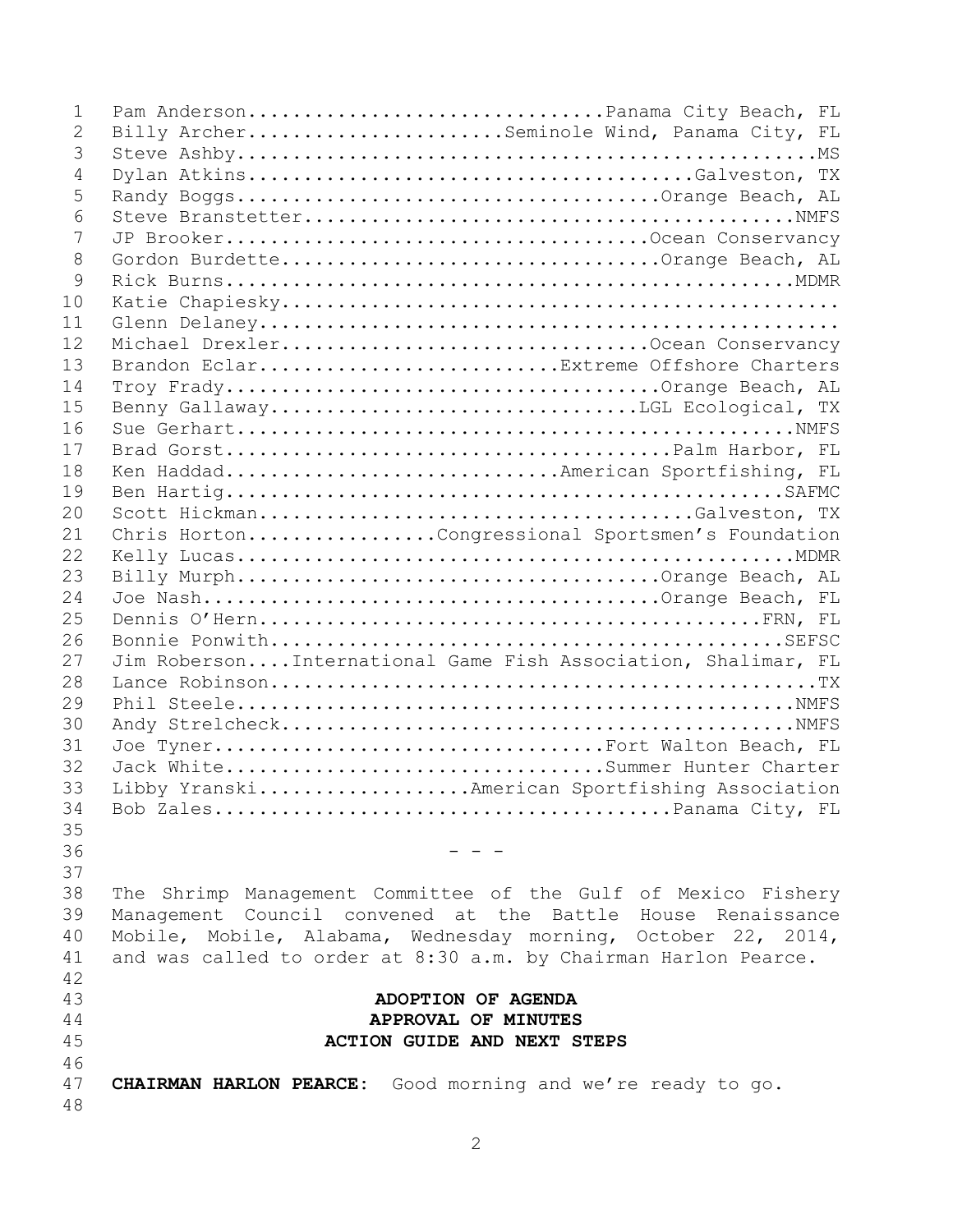**MR. CORKY PERRET:** I am first, Mr. Pearce. **CHAIRMAN PEARCE:** You are first? All right. **MR. PERRET:** I have an announcement to make. One of our council members, today is her birthday and that's Ms. Leann Bosarge and Happy Birthday, Leann. **CHAIRMAN PEARCE:** Mr. Perret, is it okay to proceed now? **MR. PERRET:** Yes, sir, Mr. Pearce. **CHAIRMAN PEARCE:** We will call the Shrimp Committee of the Gulf of Mexico Fishery Management Council to order and members present are myself, Kevin Anson, Leann Bosarge, Dr. Crabtree, Myron Fischer, Corky Perret, Robin Riechers, and Dave Donaldson. Next up is the Adoption of the Agenda and do we have any changes or omissions or anything for the agenda? If not, I would like to hear a motion to adopt the agenda as written. We have a motion and do we have second? We have a second. Any opposition to adopting the agenda? Hearing none or seeing none, the agenda is adopted. Next, Approval of Minutes, any changes to the minutes? If everybody is okay with the minutes, I would entertain a motion to adopt the minutes. We have a motion and a second. Any opposition to the adoption of the minutes? Seeing none, the minutes are adopted. The Action Guide is Tab D-3 and it's pretty self-explanatory. Any questions about the action guide or any changes to the action guide? If not, we will move on. Next is Shrimp Amendment 15, Final, Tab D-4. We are ready to go and are you going to take it? **SHRIMP AMENDMENT 15 - FINAL - STATUS DETERMINATION CRITERIA FOR PENAEID SHRIMP AND ADJUSTMENTS TO THE SHRIMP FRAMEWORK PROCEDURE MS. SUE GERHART:** Shrimp Amendment 15 covers stock status determination criteria as well as the framework procedure. 42 There are three actions. The first action, Action 1, is the overfishing level. There are three alternatives and the council has chosen a preferred alternative. The first, no action, is to maintain the parent stock number being the overfishing threshold, whereas the other two alternatives deal with the new model that was being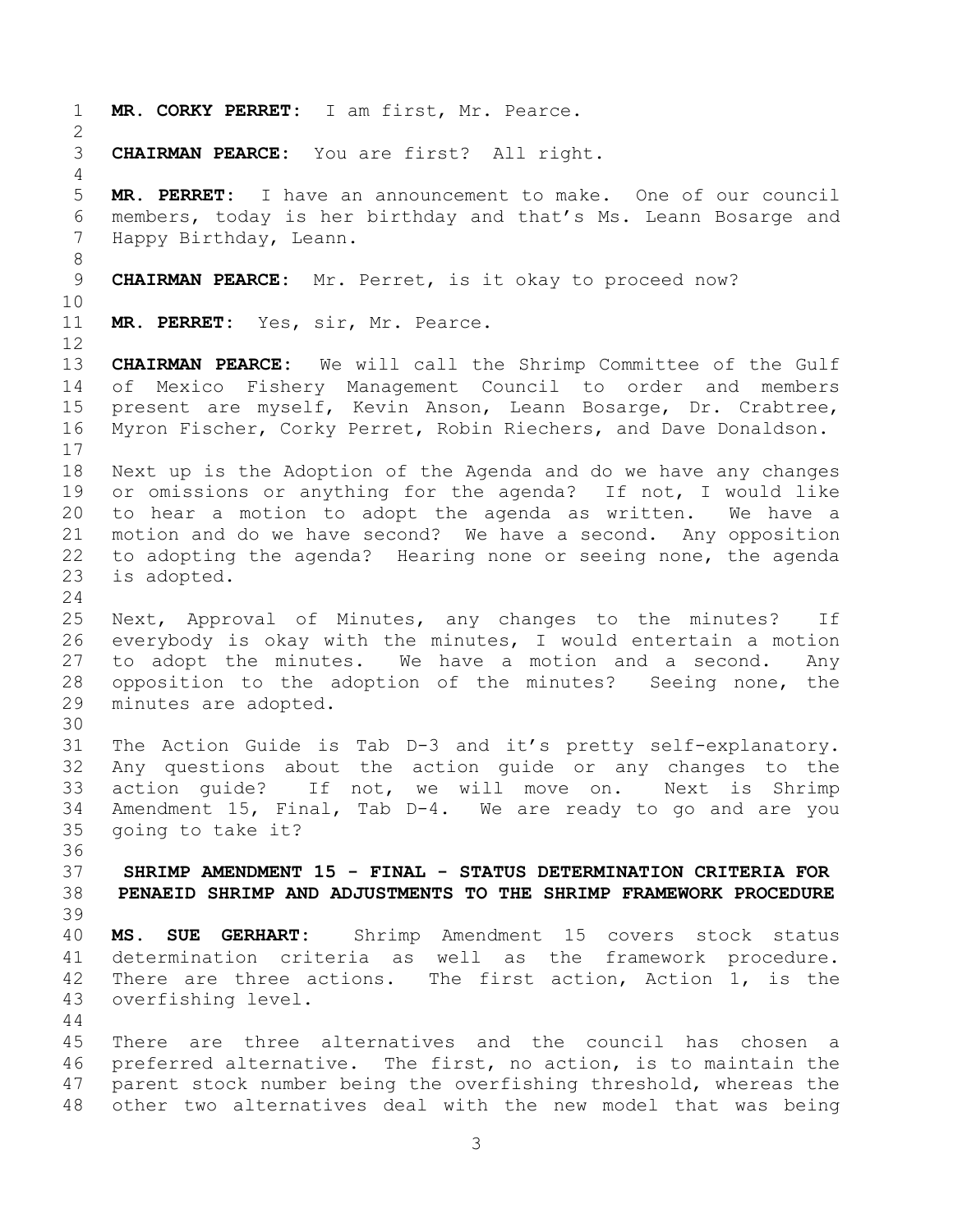used for the stock assessment. Currently, the thresholds do not match the outputs of the models and the preferred alternative is Alternative 2. Here is the Preferred Alternative 2, which uses the maximum fishing mortality threshold, defined as the apical fishing mortality rate, and this is the current preferred and I believe Mr. Perret has something to add to that. **CHAIRMAN PEARCE:** We had a shrimp meeting about three weeks ago in New Orleans and the committee came up with FMSY as the proxy for the overfishing definition and with an ACL that's at the MSY. **MR. PERRET:** But do we have a specific motion that was presented for us to consider? Do we have some wording? **CHAIRMAN PEARCE:** We had a motion, but I don't think it's -- We 19 don't have the document yet. We don't have the report yet, but I don't remember exactly what it was and do you remember? **MS. GERHART:** They didn't make a motion, but they just approved the MSY values and the FMSY values that were presented to them, but the full SSC has not seen this yet and so it's not been approved by the full SSC. They will meet in March to look at that. **CHAIRMAN PEARCE:** But I believe we need to put this in as an alternative now. **MR. PERRET:** That's my question. Do we need to put it in at this -- Well, I don't know what the language is, but I would like to have it included so I could make that motion to add it, please. Do you have some wording? **MS. GERHART:** I think you would just add an alternative to Action 1 that uses the FMSY as the overfishing threshold. **MR. PERRET: I so move to add that as an additional alternative and I guess that's Alternative 4 and that's going to be the preferred now? CHAIRMAN PEARCE:** If we make it so, yes. **MR. PERRET: I move that be the preferred alternative. CHAIRMAN PEARCE:** Do we have a second to that motion? Leann seconds it. Any discussion on this motion? Basically what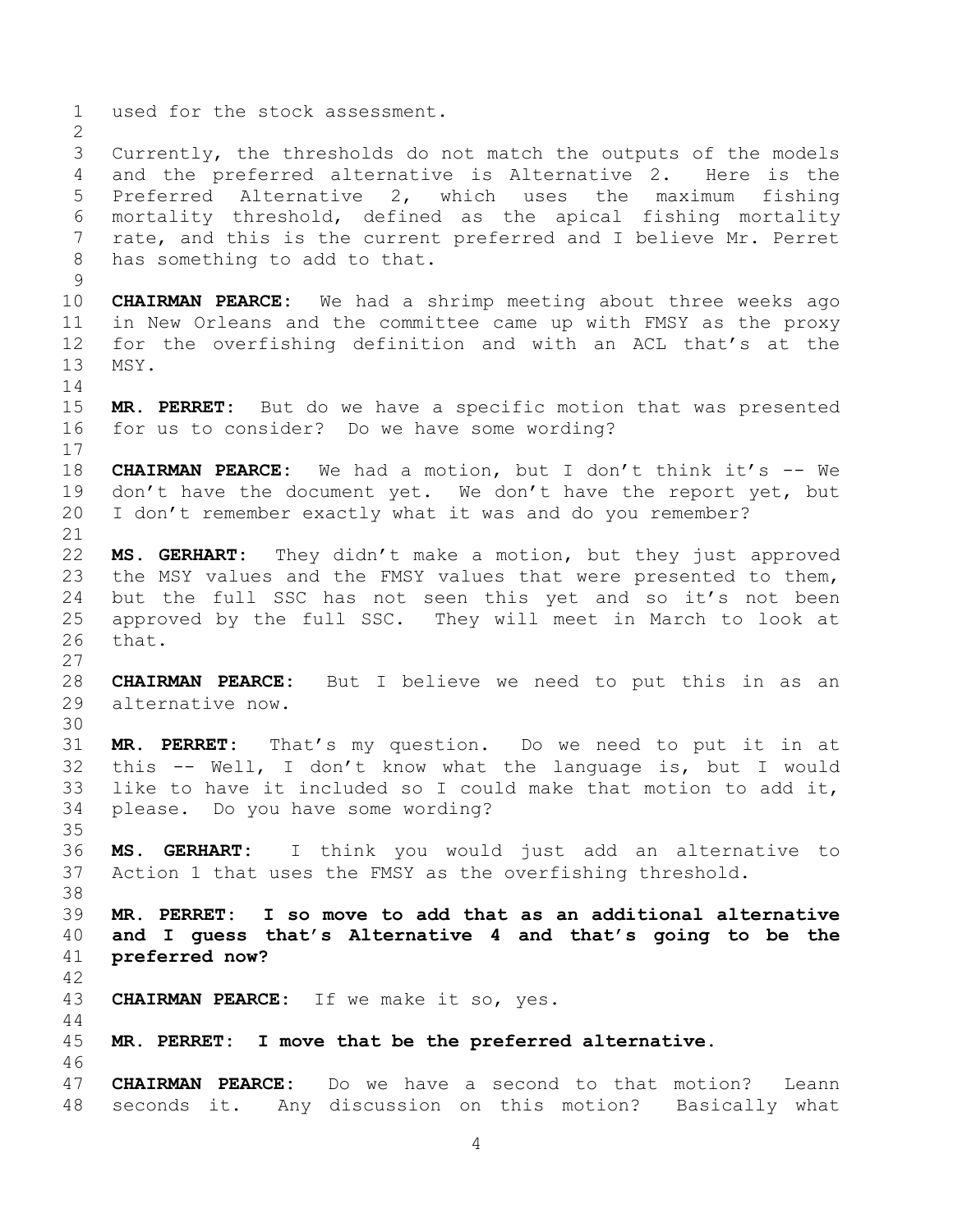we're doing is --

 **MR. PERRET:** We need to get the motion so we can see what we're --

 **MS. MARA LEVY:** Can we take it one step at a time? Can we make it a new alternative and then we -- You are making it a preferred before we even know what it is and what the full SSC thinks of it. I mean I don't have any problem with you putting it in as an alternative, but then I think maybe make a separate motion to make it a preferred and discuss why that's appropriate at this time.

**CHAIRMAN PEARCE:** Is that okay, Mr. Perret?

 **MR. PERRET:** All right. I just move that we add it as an additional alternative, once we get the correct language. Not as a preferred at this time. 

 **CHAIRMAN PEARCE:** It's Amendment 15, by the way, and not 16, for the board. As soon as we get it up, we'll read it.

 **MS. GERHART:** I think if you say just an alternative that sets the threshold using FMSY.

 **CHAIRMAN PEARCE:** Corky, you're going to add to that I'm sure. That should be the overfishing threshold.

**MR. PERRET:** Is that what we want to do?

**CHAIRMAN PEARCE:** That's in Action 1.1 as well.

 **MR. PERRET: That will be my motion, to add an additional alternative, which is Alternative 4, to set the overfishing threshold using FMSY, to Shrimp Amendment 15, Action 1.1.**

**CHAIRMAN PEARCE:** Are you okay with that, Leann? Yes.

 **DR. ROY CRABTREE:** When I look at the existing alternatives, they all list what the F values are for brown, white, and pink shrimp. Can you add the F values into your motion, so that it is  $-$ 

**CHAIRMAN PEARCE:** We can get that done on this end.

**DR. CRABTREE:** I would like to see those before we vote on this.

**MR. PERRET:** Thank you, Dr. Crabtree. Good point. Please add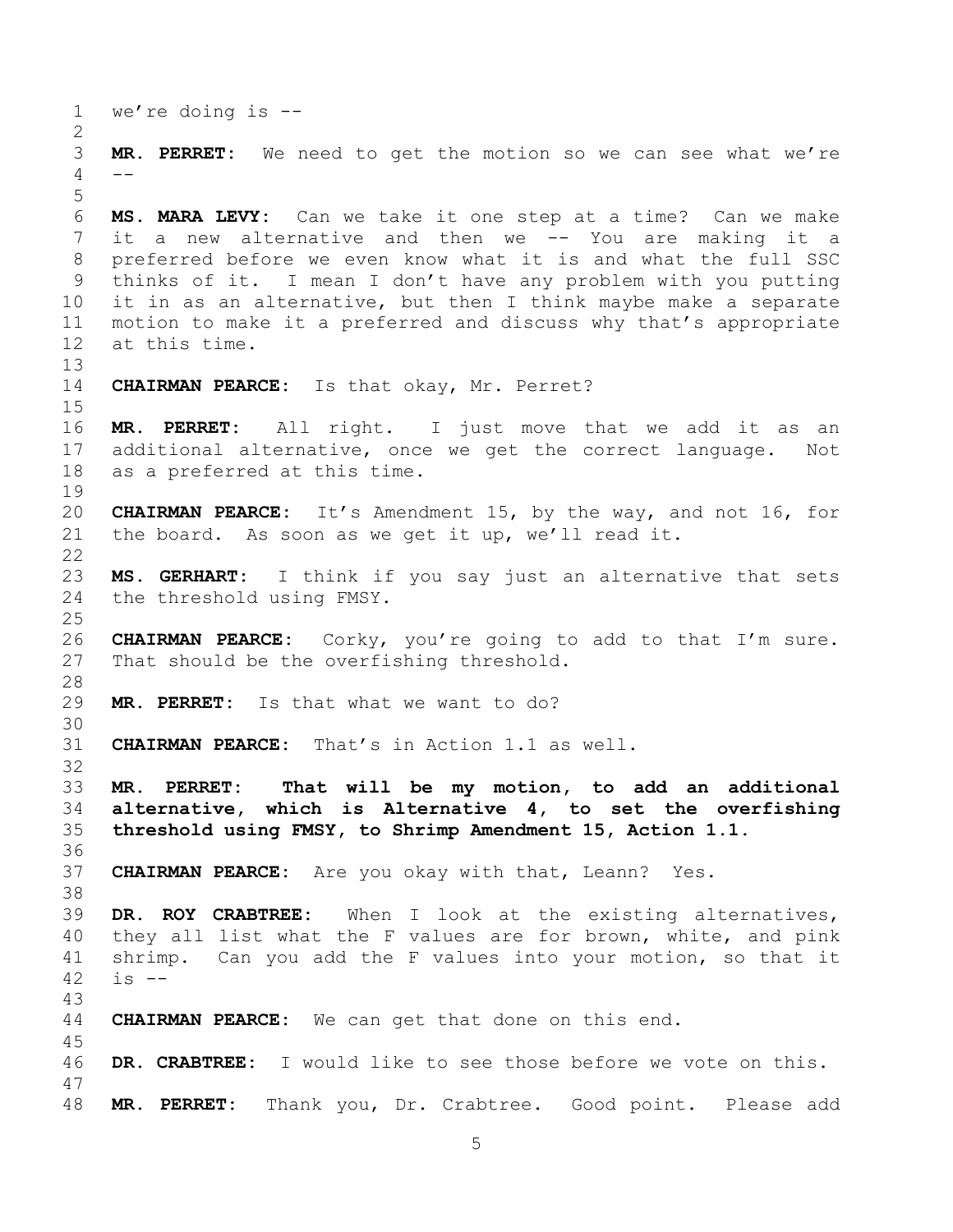that. **CHAIRMAN PEARCE:** We are getting it looked at right now. **MS. GERHART:** For pink shrimp, 1.35; white, 3.48; and brown, 9.12. **CHAIRMAN PEARCE:** Will that satisfy this for you, Roy? **DR. CRABTREE:** Well, why are they so different than the F's in the other alternatives? For example, pink shrimp in Alternative 2 is 0.23 and 0.20 in Alternative 3 and there, it's 1.35. Those F's all seem to be orders of magnitude higher than the F's in the other alternatives and so I think we need an explanation of that. **CHAIRMAN PEARCE:** I don't see -- Is Jim Nance in the audience? They went over in detail the different models that they used and this is what they came up with and we beat that up pretty good at the meeting. **DR. CRABTREE:** "They" being who? **CHAIRMAN PEARCE:** Jim Nance and his group at the meeting we had in New Orleans two weeks ago or three weeks ago. **DR. CRABTREE:** Well, I assume their report is which tab that presents all of that? **CHAIRMAN PEARCE:** We don't have the report written yet. **DR. CRABTREE:** We don't have anything then that supports doing this, do we? **MR. PERRET:** We have not seen the report. **CHAIRMAN PEARCE:** It's on the FTP site. **DR. CRABTREE:** Well, can we -- I mean you're asking us to vote on this and we don't have any rationale or the report. **CHAIRMAN PEARCE:** All right. Can we pull that up? We are going to try to pull it up and get it printed for you or get it so you can see it. **MS. LEANN BOSARGE:** When we were discussing this earlier, we wanted to add this alternative and, Corky, did you say that you wanted the SSC to give us the feedback on it or were we simply -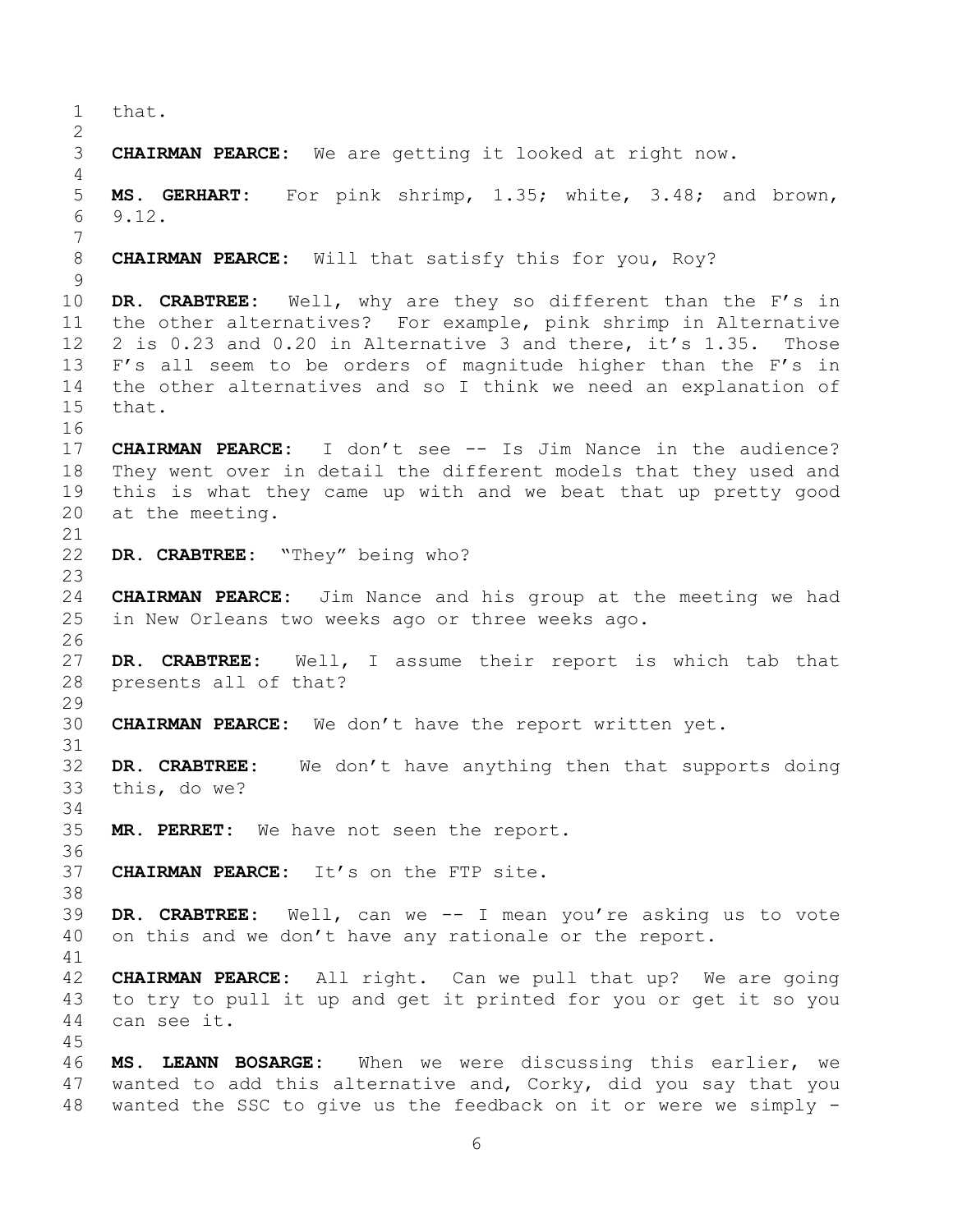- The feedback would be the report that we're waiting on from the working group that analyzed it? **MR. PERRET:** Just a second. I am looking. **DR. CRABTREE:** I mean with the condition that, one, we're not taking final action today, at this meeting, and it's going to go back to the SSC after that, then I don't particularly have problems adding it in there, but I wouldn't want to see us have a discussion of choosing this as a preferred at this point, because I just don't know what this means. It seems to me these F's are somehow generated differently than the other ones, but I'm having a hard time understanding what all this means. **CHAIRMAN PEARCE:** I understand. I understand. So we're not going to pick a preferred, but we're going to put this in as an alternative and you're okay with that, right? **MR. PERRET:** But we will not be taking final action on this one today. **CHAIRMAN PEARCE:** No, we're not. **MS. GERHART:** Charlotte, could you fix the brown number? It should be 9.12. **CHAIRMAN PEARCE:** All right. Does everyone understand what we're doing and is everyone satisfied with what we're doing? Bonnie, any comments? Any comments from the Center? **DR. BONNIE PONWITH:** At this point, no. I can check in with staff and learn a little bit more about their report and the plan for getting it to the full SSC, but at this point, no. **CHAIRMAN PEARCE:** Okay. We have a motion on the floor and we have a second on the floor. **Any opposition to this motion? Hearing none, the motion carries. MS. GERHART:** Action 1.2 deals with the overfished threshold and that is changing for the same reason as the overfishing threshold. The current conditions or the current thresholds do not match the outputs of the model, the newer model. Alternatives 2 and 3 match with the model, the outputs, and the preferred alternative currently is Alternative 2. This alternative uses the apical value from the fishing years of 1984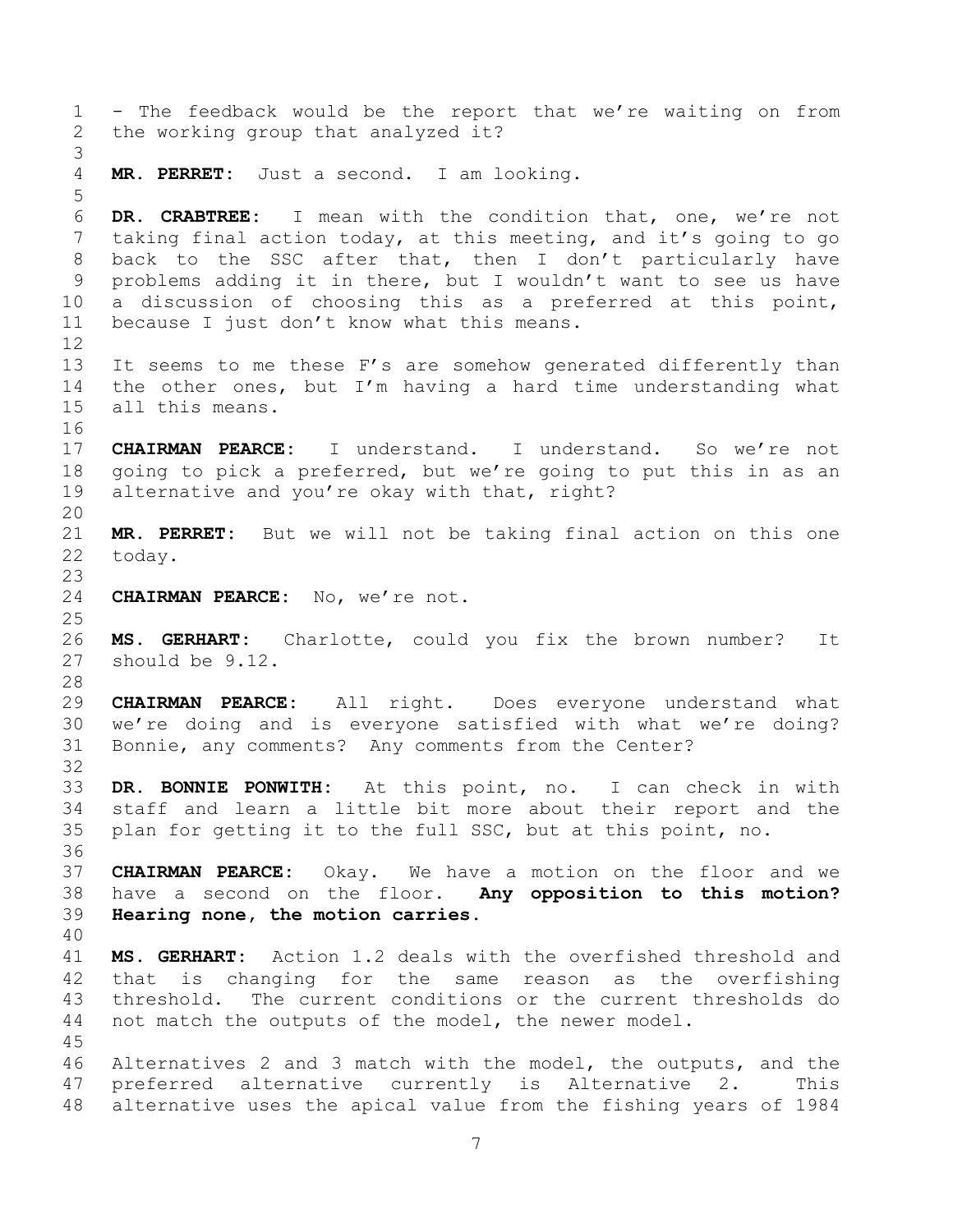to 2012 minus the 95 percent confidence limit and so that is the current preferred. **CHAIRMAN PEARCE:** Any questions? **MS. GERHART:** Action 2 is the framework procedure and this is the same update that's been done with the Reef Fish Framework Procedure and the CMP Framework Procedure. We add the ability to adjust accountability measures as well as making some other editorial changes to the framework. The full list of those things that can be changed is in the document and this is the shorter version of the preferred alternative and so this is where the council is right now. **CHAIRMAN PEARCE:** Any discussion, questions, or additions? Hearing none, we will move on. **MS. GERHART:** Okay and so that's it for Amendment 15. You won't be taking final action at this time and we have not so far gotten any public comments on this either. **CHAIRMAN PEARCE:** No public comments? None at all? Okay. We are going to be moving off of 15 and any more discussion on 15? **MR. PERRET:** Just a question. When is the SSC going to get a chance to give us some more guidance on this thing? Do we have a scheduled webinar or conference call or meeting? **MS. GERHART:** I'm not sure if it's scheduled, but the meeting is supposed to be in March, I believe. **CHAIRMAN PEARCE:** All right and we will move on to Amendment 16. **SHRIMP AMENDMENT 16 - FINAL - ADJUSTMENTS TO THE ANNUAL CATCH LIMIT AND ACCOUNTABILITY MEASURES FOR ROYAL RED SHRIMP MS. GERHART:** Amendment 16 is royal red shrimp and this amendment was necessary because there were some conflicting regulations. When the Generic ACL/AM Amendment was put in, a new ACL and accountability measure were entered, but the current ones were not listed currently in the no action alternative and so this is a draft supplemental environmental impact statement to that Generic ACL one. There are two actions and the first deals with the ACL. The council has picked their preferreds for these and so the first action, the no action alternative would be to retain both

values, the quota that was already on the books as well as the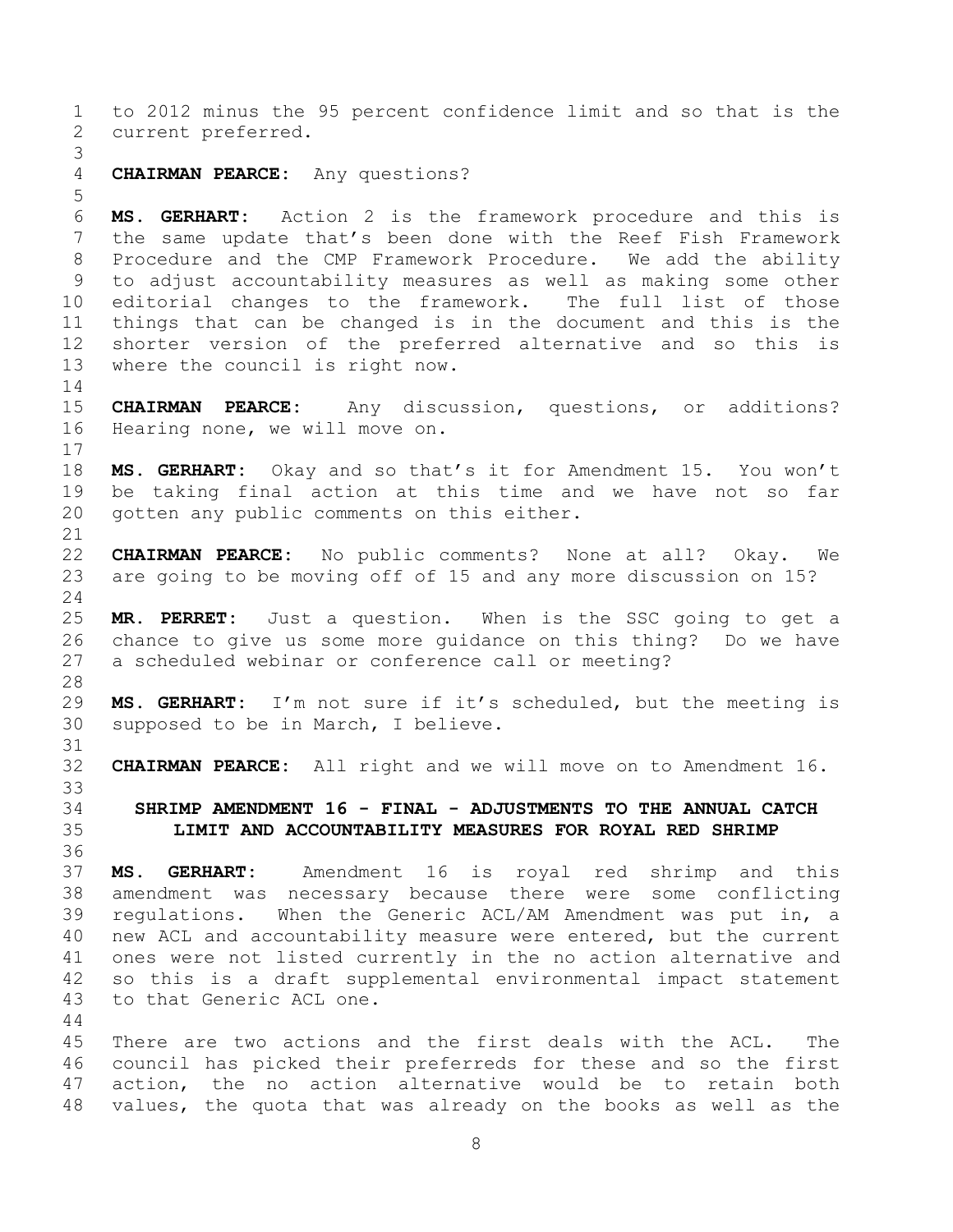new ACL from the Generic ACL Amendment. The second alternative would keep the new ACL and remove the old quota and the preferred third alternative would remove both of those and update the ACL to match the new ABC that the SSC put forward, which is slightly higher than the old one. That is your preferred at this time, Alternative 3. **CHAIRMAN PEARCE:** All right and any discussion from the committee? Is everyone satisfied? All right. We will move on. **MS. GERHART:** Action 2 deals with the accountability measure. Again, there are two different accountability measures right now and the no action alternative would retain both of them. Alternative 2 would retain the old one, which is an in-season closure and monitoring of the landings, and Preferred Alternative 3 is from the Generic ACL/AM Amendment and in this case, it would not have in-season closures or monitoring unless the ACL is exceeded in the previous year. **CHAIRMAN PEARCE:** Any discussion or any questions? Hearing none, we will move on. **MS. GERHART:** That's it for 16. **CHAIRMAN PEARCE:** All right. That's Amendment 16 and any public comments on that? **MS. GERHART:** There were no public comments. However, we did publish a draft supplemental environmental impact statement. There were some comments submitted. Quite a few of those didn't really have to do with the direct actions in this amendment, but they talked about things such as allowing the states to manage royal red shrimp and prohibiting shrimping altogether to protect bycatch and habitat and removing all management from shrimp and setting a spawning season for royal red shrimp. The ones that were directly addressed to the actions talked about asking the council to be conservative, because we don't know what the impact of Deepwater Horizon has been on these shrimp. Then the second comment commented that there were a lot of permits out for royal red shrimp that aren't being used and if those individuals started fishing that we may exceed the annual catch limit. **CHAIRMAN PEARCE:** All right. **MS. BOSARGE:** I did receive a few phone calls from a couple of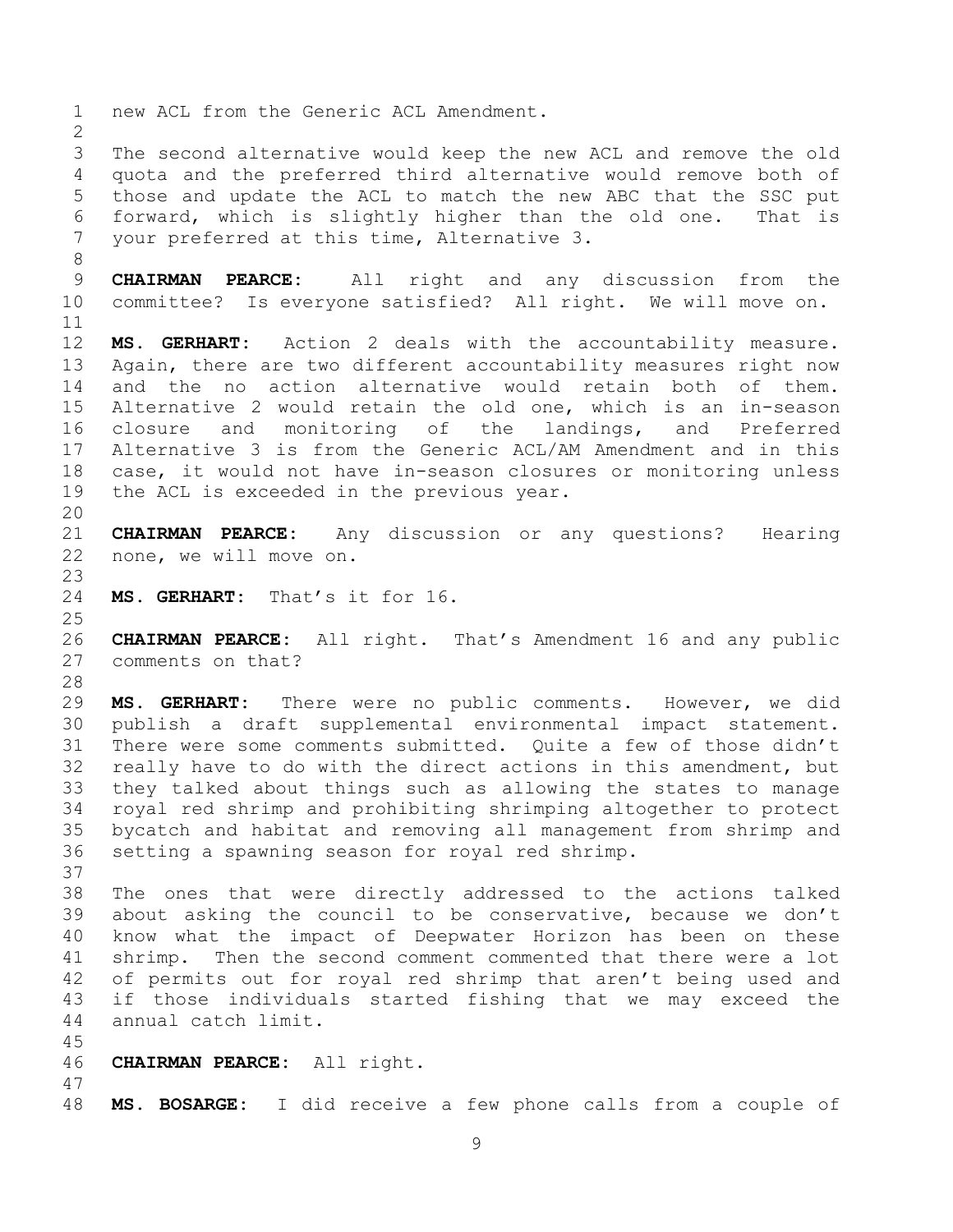fishermen that received the mail-outs about Shrimp Amendment 15 and 16 and they just had a few general questions, because it was a very technical document and so we talked about it and they were okay with it. They were fine with it.

 **MS. EMILY MUEHLSTEIN:** I just wanted to let you guys know what we did, because at the last meeting you had talked about how we were going to get comment and so we did send out a mail-out with the different amendment guides that we do for Shrimp Amendment 16 and also 15 and we also got a number of different phone calls that were asking questions, but it sounded like once we sort of explained what was happening and it wasn't that we were reducing quotas and things like that, most of the public didn't seem terribly concerned with the amendment and so we didn't actually get any official comment given to us, but we did get a lot of inquiries after that send out.

 **CHAIRMAN PEARCE:** Thank you. This amendment is the final amendment and so I think we need to move it on.

 **MR. PERRET:** I am ready to make that motion, but the thing is we are going to have public testimony this afternoon on a number of things, Amendment 16 being one of them, but I guess if the committee passes the motion I am ready to make and we do have substantial comments relative to 16, we may or may not want to modify anything and so keep that in mind. 

 I think the language is -- Where is my buddy, Robin, who has got it down pat, but I think the language is something to the effect of recommend Amendment 16 as necessary and appropriate with editorial license to council staff and final approval given to the Council Chair. Is that the language?

**CHAIRMAN PEARCE:** Kevin, is that good enough for you?

 **MR. PERRET: Shrimp Amendment 16 be submitted to the Secretary of Commerce for implementation and that the regulations be deemed as necessary and appropriate and that staff be given editorial license to make the necessary changes in the document. The Council Chair is given the authority to deem any changes to the codified text as necessary and appropriate. So moved, Mr. Chairman.** 

 **CHAIRMAN PEARCE:** Do we have a second? We have a second from Leann. Any discussion on the motion? 

 **MS. LEVY:** I just want to note that you do have the codified text in your briefing book, D-5(b) and it essentially removes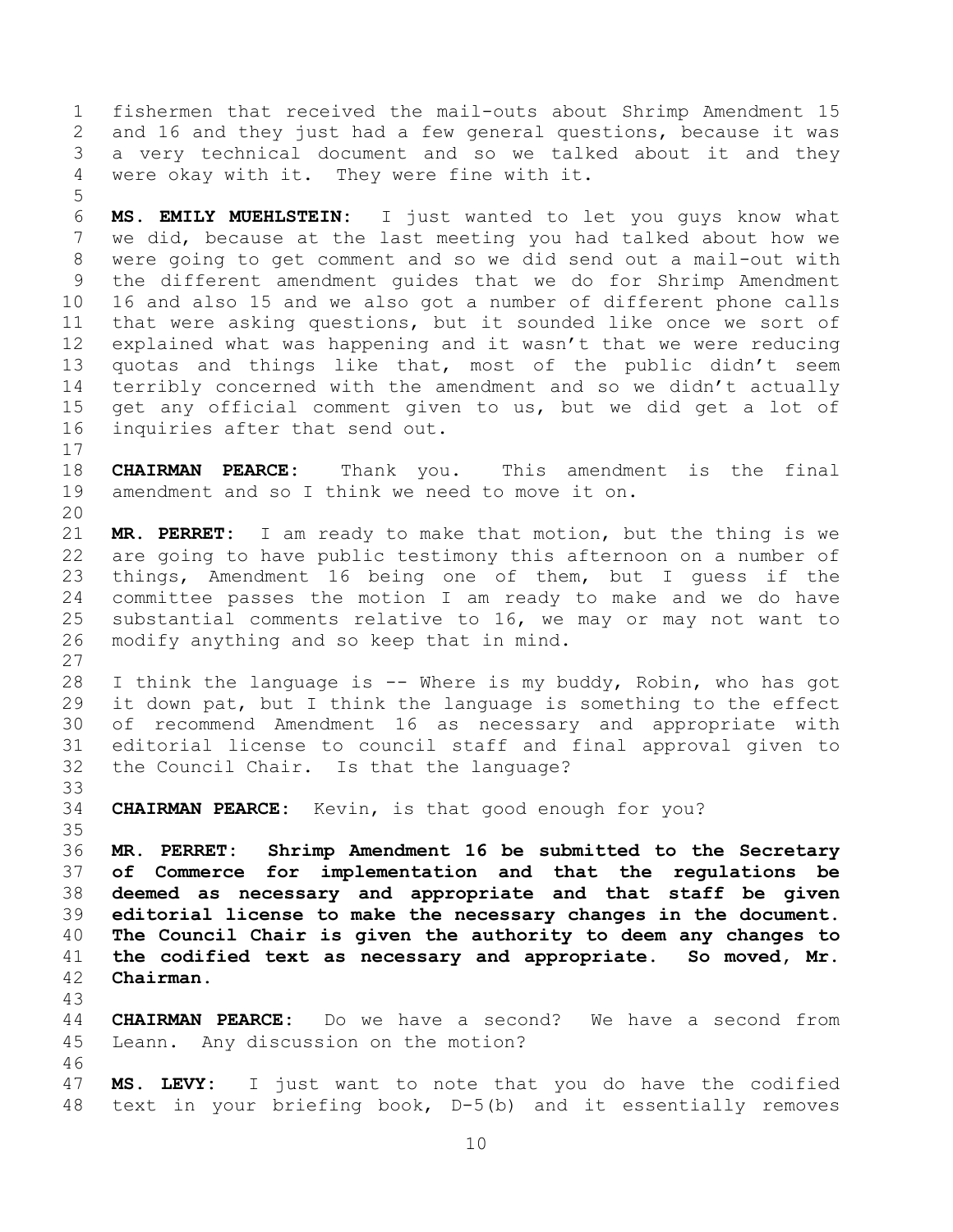the provisions, the quotas, because that's what we're doing, and we're keeping the annual catch limit and the closure provisions and the AMs related to that, but you can take a look at that. **CHAIRMAN PEARCE:** Okay. Mara, do you want us to do that before we pass this motion? **MS. LEVY:** I just assumed you had already been well versed in it. **CHAIRMAN PEARCE:** Thank you. All right. We have a motion on the floor and we have a second. Any discussion? **Hearing none, any opposition to the motion? The motion carries.** Shrimp Amendment 17, D-6. **SHRIMP AMENDMENT 17 - SCOPING DOCUMENT OF THE SHRIMP PERMIT MORATORIUM MS. GERHART:** Amendment 17 is being developed at the council's request to address the expiration of the permit moratorium in October of 2016. A little history on the permits. The Shrimp FMP was put into place in 1981 and the commercial permits were first required in 2001 and those were open access permits. The moratorium was put in place in 2006 and it was a ten-year moratorium and so 2016, on October 26, is the expiration date for these permits. The qualifications for those permits, for the moratorium permits, at the time were that they had to have had a permit, a valid permit, by December 6, 2003, the control date, and there was an exception made for some vessels that had been lost for whatever reason and there were some appeals and such and so, in reality, the last permit was issued in 2007. If we look at the number of permits that were involved, from 2001 to 2006, 2,951 open access permits were issued. Of those, 2,666 actually qualified for the moratorium, based on having a valid permit on the control date. That means 285 did not qualify. Of those 285, only 159 of them were actually active in 2002, which was the year that was the last year that was full at the time of the analysis. Of those 159, only seventy-two were active in federal waters and so those were the vessels that were most affected by the moratorium, were those seventy-two vessels. There is a breakdown in size, because it was thought that the smaller vessels were probably mostly state vessels anyway. There were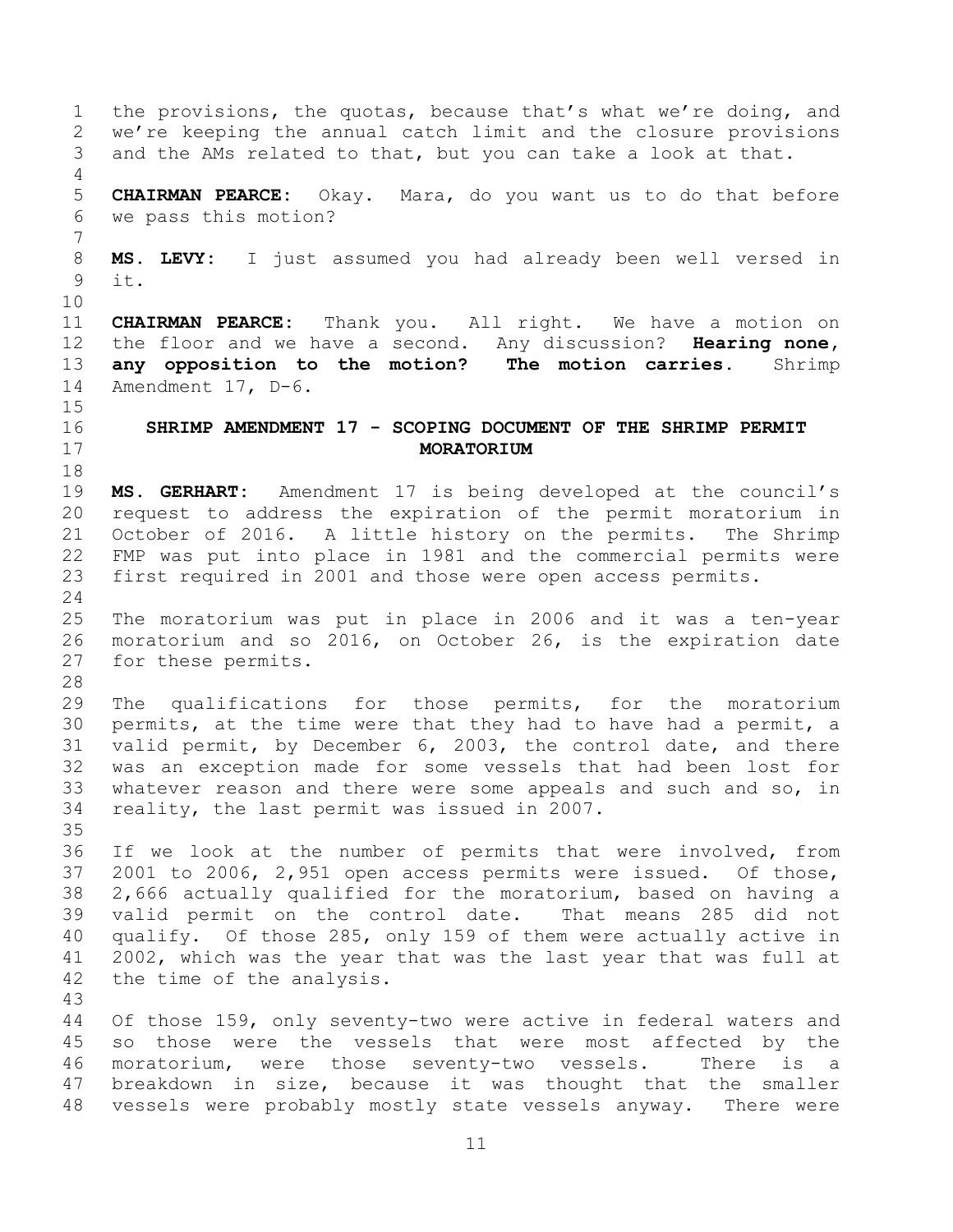1,933 permits issued for the moratorium out of those that qualified. Since that time, the only way that permits are terminated is if they aren't renewed within one year of their expiration date and so the permits are good for a year and then there's an additional year after that in which the owner can renew those and so this shows you a little bit of how many permits were terminated each year since the moratorium went into place and, of course, this is not complete for 2014, but a total of 451 of those permits were terminated because they weren't renewed. None of these terminations were permits that were taken away from anyone. They were because they were not renewed by the owner. The purpose and need developed by the IPT for this amendment and for your review is the purpose is to determine if limiting access to permits is still necessary for the shrimp fishery and the original reasons were to prevent overcapacity and promote economic stability and the need is, of course, to maximize the efficiency of the Gulf shrimp resource and help achieve optimum yield. Options for what to do about this expiration and, of course, if there's no action, it's to allow the expiration of the moratorium and then those permits would become open access again. We could extend the moratorium for another certain number of years or create a permanent limited access system. In other words -- **CHAIRMAN PEARCE:** We have a question. **MS. LEVY:** Going back to the purpose and need, I would suggest adding something about conservation and having a moratorium being also necessary for conservation of the species and sort of looking at whether it's still necessary for that purpose at this time. **CHAIRMAN PEARCE:** Okay. Duly noted and I don't think we need a motion for that. I think staff can do that. All right. Keep going. **MS. GERHART:** I just want to point out by permanent limited access system what we mean is it would generally be the same as the moratorium, but it wouldn't expire as the moratorium does and so, in other words, no additional permits would be issued. Looking at each of those options, first, the moratorium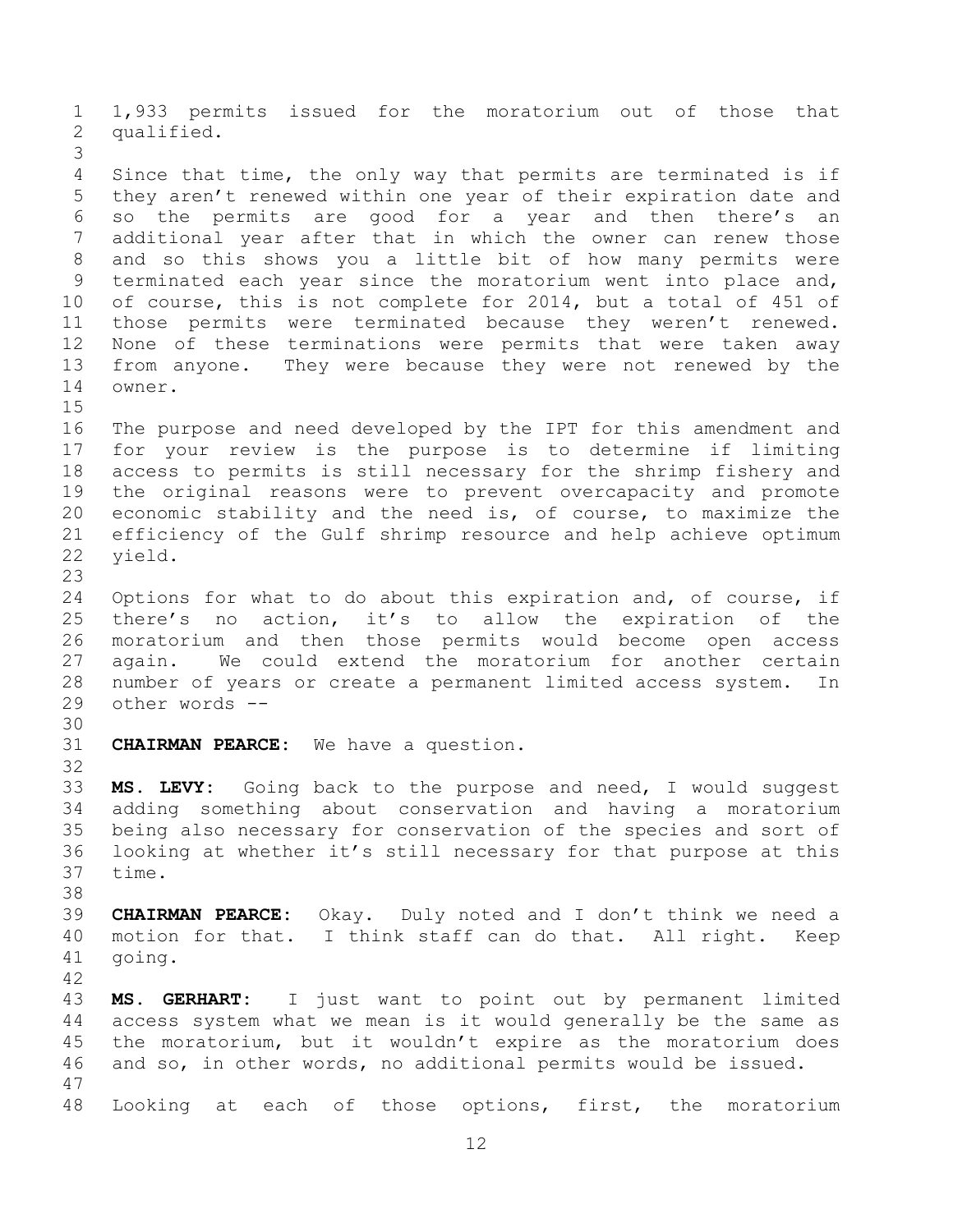expiring, it would go back to being open access, meaning that the NMFS Permits Office would issue permits to anyone who applied to it. However, you could still have qualifications and I will talk about qualifications in a little bit more detail. If the council chooses this option, then we may not need a full plan amendment of Amendment 17, although we would need some sort of rulemaking to change the regulations and so it might be more of a framework procedure or something we would have to explore what that is, if that's the case. We would like the council, if they choose this route, to discuss why a moratorium is no longer needed for this fishery. The second choice is to extend the current moratorium. You would choose the number of years. Again, the first moratorium was a ten-year moratorium, but any number of years could be chosen for that. Another question would be would all the current moratorium permits be rolled into the second phase of the moratorium or would there be a re-qualification period? Again, I will talk about qualifications in a minute. Then, of course, the council would need to discuss why they still feel a temporary moratorium is needed. The third option is the limited access system, which would be permanent. Again, a question about whether all current permit holders would be rolled into this system or there would be requalification. The permit conditions should be discussed, such as renewal levels and transferability, if any restrictions would want to be on that, and, again, discussion on why this limited access program is needed. Getting to the qualification issues, if the council would choose to do qualifications, there is a couple of ways to do that. We have had income qualifications for permits in the past. However, we removed that for Reef Fish and CMP and the only permits that currently have any income qualifier is the spiny lobster permit, to match what is done by the State of Florida. Then landings, of course, can often be used as a qualifying level. You would have to determine the time period to use and the number of years and, for example, not using 2010, because of the oil spill. This is not a necessary thing to do, the qualifications. You could, again, just roll over everyone who currently owns the permit to have either the extended moratorium permit or limited access permit and, in fact, if the council doesn't want to do any kind of requalifying, then I suggest that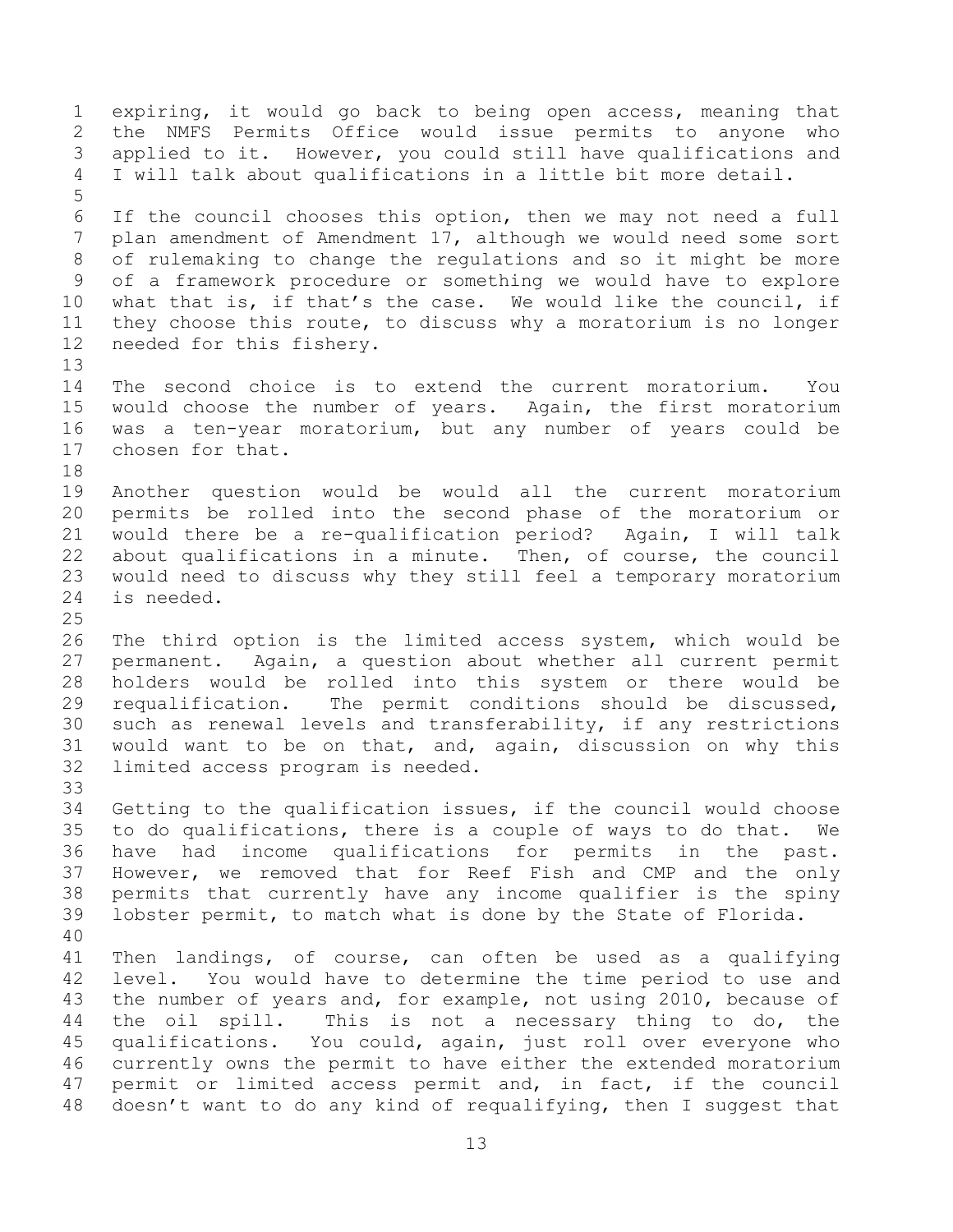we remove this from the document. If you are interested in a little bit of information, this is preliminary data about landings from 2009 to 2012 at different levels and so if those thresholds were used, these are the number of permits that would not qualify and so this is just to give you a sense. This isn't all the permits, but this is the database that we had to just kind of give you a sense of how those landings are going. Another thing to think about is the royal red shrimp 12 endorsement. Right now it's open access, in the sense that anyone who has a shrimp permit can obtain the endorsement. In September, when I checked our database, we had 285 valid endorsements, which is a lot of endorsements, considering that only a maximum of seventeen vessels have landed royal red shrimp 17 in any one year in the past ten years and usually it's less than ten vessels landing royal red shrimp and so there's a lot of permit holders with that endorsement that aren't using them. Options for the endorsement could be to, of course, just maintain it as it is, as a more or less open endorsement, in the sense that anyone holding a shrimp permit could get it, or limit those endorsements, again, with some sort of qualifying, such as landings, or just eliminate the endorsement altogether. That's kind of the range of options there, if you choose to do it. Again, the council doesn't have to do anything and so if you choose not to do anything, we could remove this from the document. I wanted to talk a little bit about the analytical needs, because there were a couple of council and SSC motions. The council requested us to be working on this document and include such analyses as biological yield, economic yield, CPUE, shrimp effort, and permit activity status over time. The SSC reviewed that and agreed with those things and also wanted consideration of ecosystem considerations, such as bycatch and several other -- Community makeup as well. The SSC did pass a motion to endorse the creation of a working group to address these data analyses in regards to the shrimping permit moratorium. We do have an IPT put together for this document currently that would work on a lot of that and so it would be the council's choice if they wanted to also have this working group or just leave that in the hands of the IPT.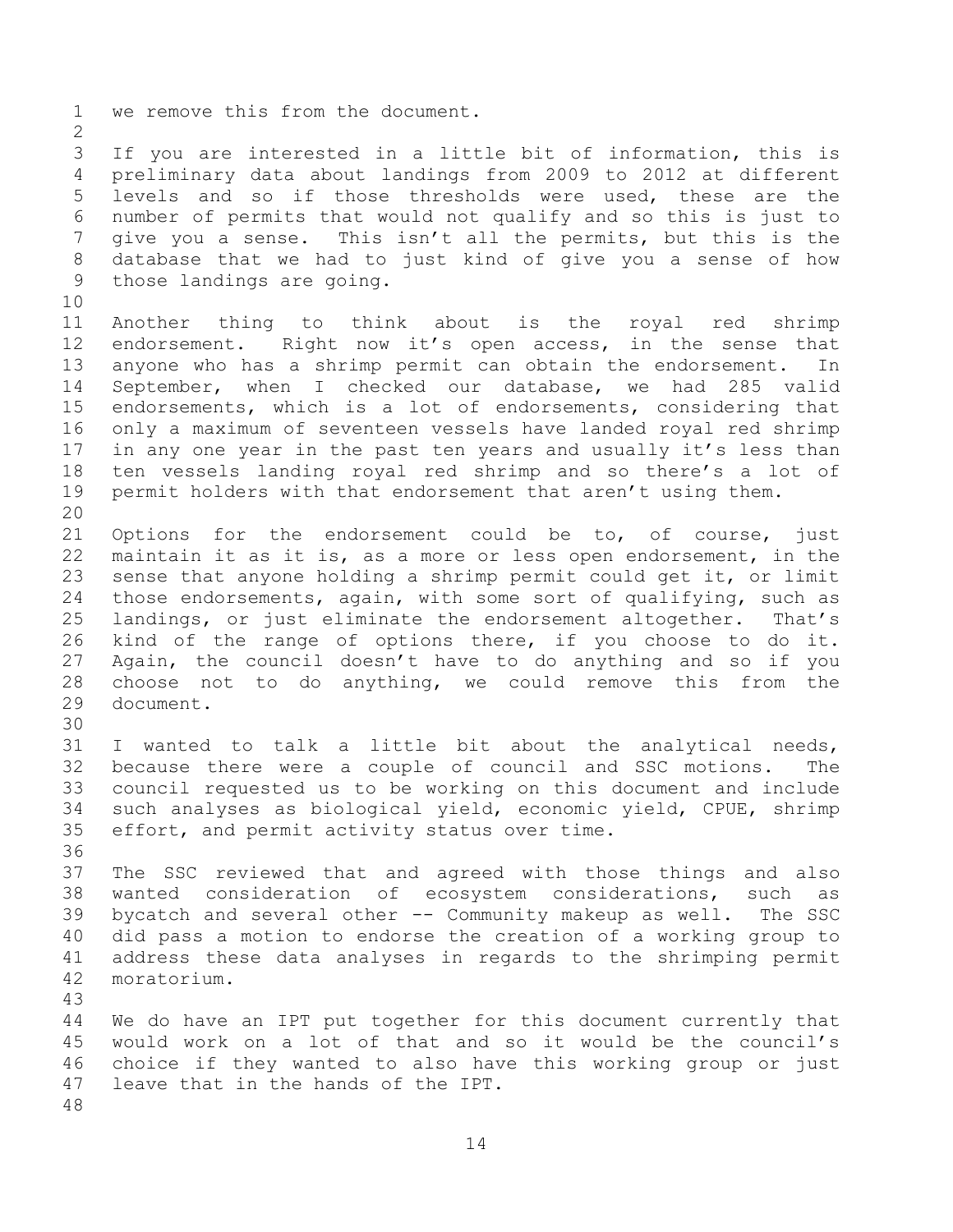The things that we would ask you to discuss today in relation to this document are: Are the three options that we've put forward for the shrimp permits adequate or are there other options that we could do; whether you want to consider requalification under any of those scenarios and if you want to consider the royal red shrimp changes; if you want to create the working group; and if you want to approve this document for scoping at this time.

 **CHAIRMAN PEARCE:** I will open it up for discussion and there should be plenty of discussion here dealing with qualifications. I know in Louisiana that we're moving towards apprenticeship programs and educational components to enter our fishery and so this might be a good time to think about something like that. Corky, do you have anything?

 **MR. PERRET:** Well, I will start with the -- Sue, thank you very much for that presentation and are we ready to approve for scoping? I don't think so. The S&S unanimous motion for a working group, I am prepared, at the right time, to try and make a motion to get that, to have that working group established, and for them to meet. I have got a moving target. 

 The royal red and the requalification, I think that's something we need some more input from. I don't think three options are adequate. Those two-hundred-and-whatever-the-number-is that have been inactive, that might be another option that we set up. Do we need to set capacity at where the current effort is now? Effort is not a good word, insofar as the amount of activity each of those vessels that are fishing or is involved with the fishery, but to cap at the number of vessel that are active now or do we want a 10 percent over or 20 percent or whatever.

 It seems to me there's a lot of things that have been addressed in the April council motion to look at moratorium and look at effort and look at bycatch and that sort of thing, but it seems like we need some additional input relative to the economics and the catch per effort trend and capacity and things of that sort. 

 What I would like to see is have this working group that the S&S has recommended meet in conjunction with our Shrimp Advisory Panel and I would even like to have some of the Shrimp Committee members be involved with that, but to have that group get together and iron out these, as well as other things that I'm sure other members will bring up, and then have a document prepared for the council prior to the council meeting, so we can evaluate it and then take a look at it and after a little discussion, if others agree, I will be prepared to make a motion that we have our AP and the S&S working group address these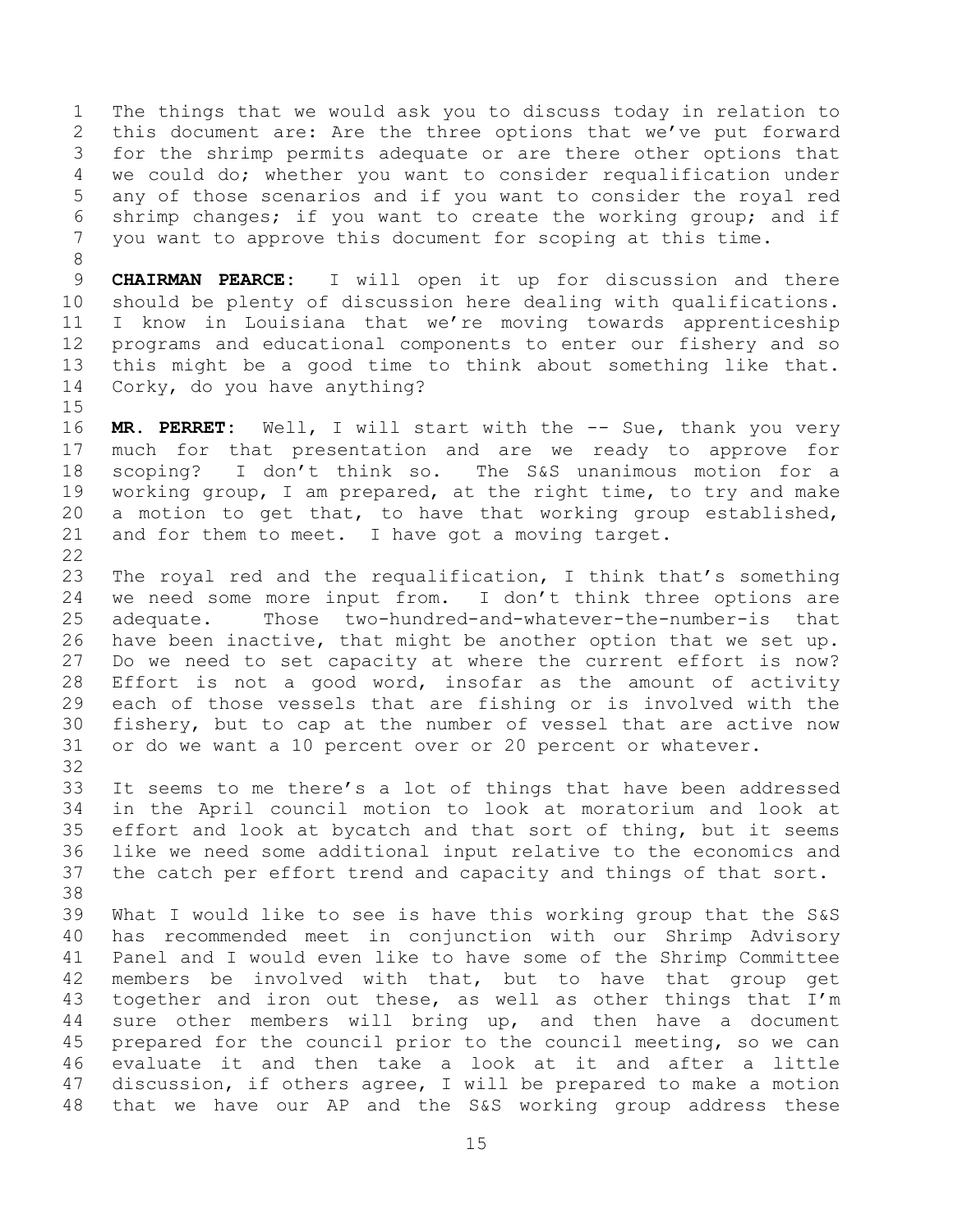issues.

## **CHAIRMAN PEARCE:** Okay.

 **MS. BOSARGE:** I agree with Corky. To add on to that, at that meeting, we had these three options on the table and especially in that last option, there are a lot of variables in there to be considered.

 Corky mentioned the latent permits, but he also mentioned possibly some sort of cap on permits where they are right now, which follows along with the moratorium, but possibly in the future these permits that are not renewed have -- I would like to see an option in there for this working group and the AP to consider that takes those permits that are not renewed from this point on out and essentially places them on hold, in some sort of pool.

 That pool would provide an avenue for new entrants or old entrants to reenter the fishery at some point in the future, if and when we ever get to that point. I would like their feedback on that and I'm just trying to be proactive because of some of the things that we talked about yesterday with red snapper and how it's a limited access system as well and one of the issues is new entrants trying to get into the fishery and we're doing a lot of work on that right now and what are the options for that. 

 I would rather be forward-thinking about this and maybe set something up on the front-end, where we have that option available if conditions present where people want to do that at some point in the future and so if that could be added for consideration by that AP working group, I would like that. 

**CHAIRMAN PEARCE:** Any other --

 **DR. CRABTREE:** Can someone refresh my memory? Corky talked about the S&S working group and what exactly is that? Is that an AP or what is that? 

 **MR. PERRET:** It's a working group that the SSC recommended be set up to -- At the last SSC meeting, their motion was passed unanimously for the creation of a working group to address data analysis in regard to the shrimp permit moratorium. 

 It seems to me we should follow that recommendation, but I would like to also have the Shrimp Advisory Panel members meet in conjunction with that group, to discuss that as well as a number of other issues that I spoke about a little earlier and that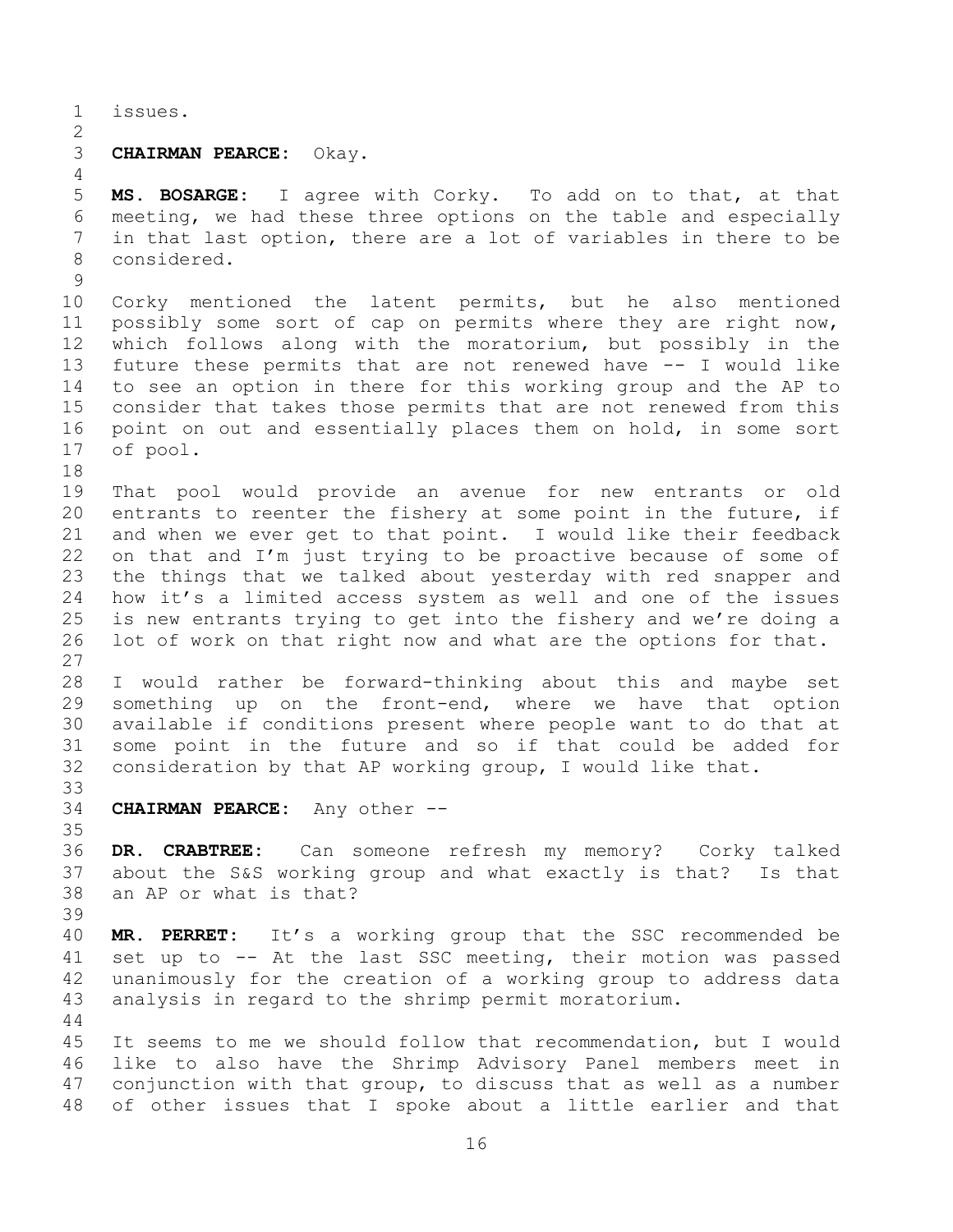Leann referenced.

 **DR. CRABTREE:** Okay and when are we going to appoint people to this working group? We're going to need to do that, right?

**MR. PERRET:** Sue, did you say you have a group that's set up?

 **MS. GERHART:** We have the IPT, the Interdisciplinary Project Team, that we use to create our amendments and those are staff members and not --

 **MR. PERRET:** Okay and so the SSC working group would be made up of members of the Standing as well as the Shrimp Scientific Committee, I guess.

**MS. GERHART:** I think that's what they had in mind.

 **DR. CRABTREE:** Okay and so those groups already exist and are populated and we just have to convene a meeting?

 **MR. PERRET:** I don't think the working group exists that the SSC is recommending. We would have to select those members and is that the idea or let them select the members that would be in attendance?

 **MS. GERHART:** I'm not sure I thought that the SSC would select their members. There were people who volunteered at the meeting to be on this, but there was not any formal formation of it. 

 **MR. PERRET:** My idea, Roy, is if we set this group up, it would be this SSC working group, the IPT group, the Shrimp Advisory Panel, and because shrimping effort in the western Gulf, in that ten to whatever fathom zone, is tied into bycatch reduction on red snapper juveniles and incidental take of turtles throughout the Gulf with shrimp trawls, we ought to probably have, and I see Bonnie is going to give us a presentation next relative to ELBs, relative to effort and so on, and perhaps Dr. Gallaway or whoever is the appropriate one to present information on shrimp effort to add to the group. That's just my thinking.

 **DR. CRABTREE:** I'm fine with all that and it's just we've got -- We need to have the rule that comes out of what we're doing implemented basically two years from now and that seems like a lot of time, but it's not as much as you think and I'm just trying to make sure if we're going to convene a working group, we need to decide who that working group is today, so we can convene it. I don't know, Mr. Gregory, if you have thoughts. I mean is this working group going to be just existing groups or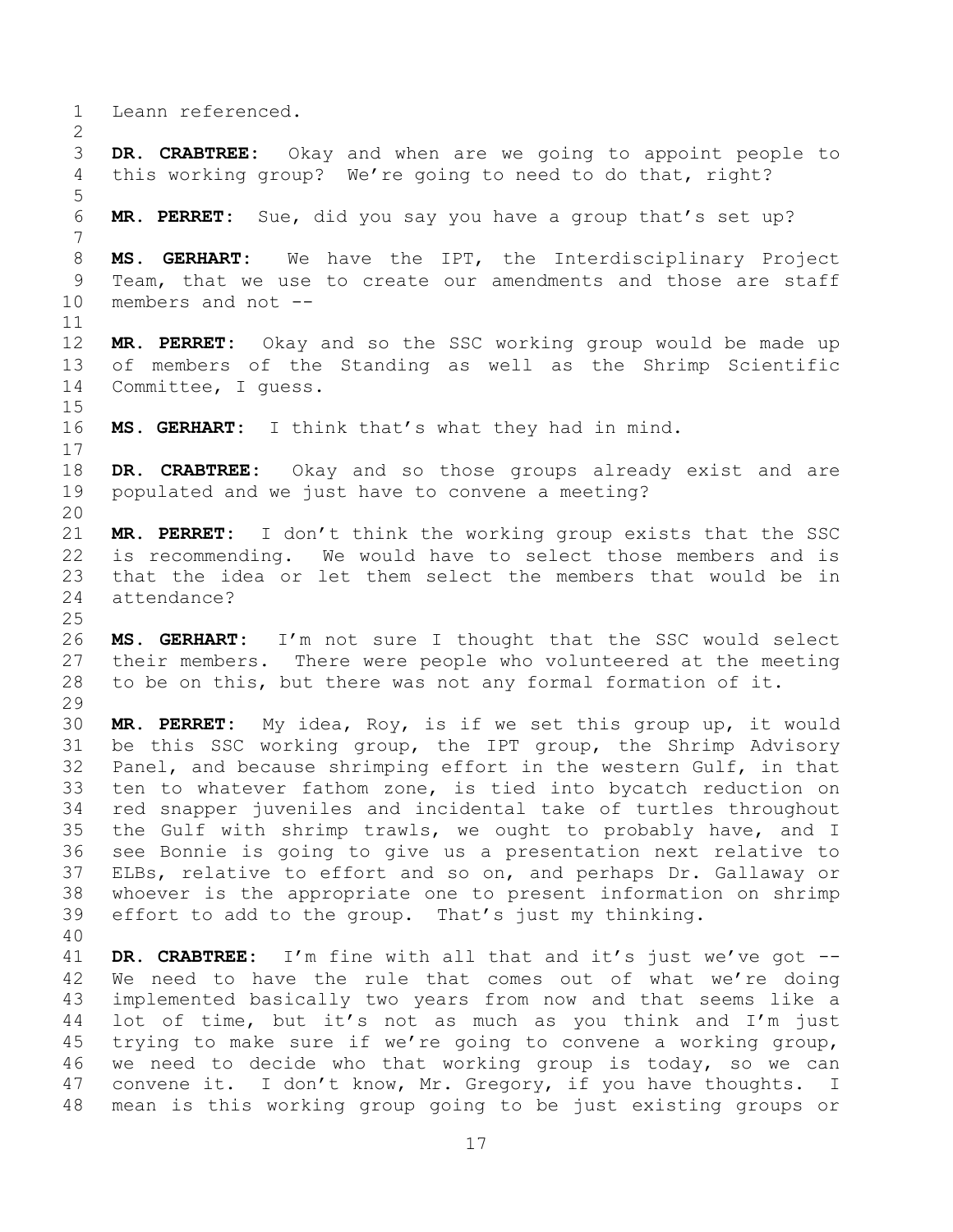do we need to form a working group and appoint members to it? What do we need to do to make this happen? **EXECUTIVE DIRECTOR DOUG GREGORY:** If you just give us general guidance and like Corky was saying, the AP, some members of the IPT from the Regional Office and the Science Center and staff and SSC, we can form that group of the people most appropriate for it. **CHAIRMAN PEARCE:** Does that satisfy you, Roy? **DR. CRABTREE:** Yes, that's fine. I just want to make sure we do whatever we need to do at this meeting so we can get it done. **CHAIRMAN PEARCE:** All right. Do we need a motion for that? **MR. PERRET:** Let me try. **I would move that we have staff convene a meeting of a shrimp working group of the SSC, and that includes Special Shrimp SSC, the Shrimp Advisory Panel, IPT group, and our new Chairman Anson will make the decision. I think two or three and I don't know. I would like to see the whole Shrimp Management Committee there, but probably that may not be necessary, but the council will be represented and so staff convene a meeting of the shrimp working group made up of members of the SSC and Special Shrimp SSC members, Shrimp Advisory Panel, and the Shrimp IPT group.** Because of the effort implications, I would like to have Dr. Gallaway, I guess, who has been working on shrimp effort for some time also be available, if he can fit that into his busy schedule. Thank you. **CHAIRMAN PEARCE:** We have a motion and do we have a second? Leann seconds it. Any more discussion on this motion? Mara, are we okay with this? Corky, do you mean all the people on the SSC, everyone, or just members? **MR. PERRET:** Their recommendation was for a working group of SSC and Shrimp Special SSC members and so staff will work with the Chairman and Council Chair and whoever they think that group should be and so not that entire group. **EXECUTIVE DIRECTOR GREGORY:** If I may, we will coordinate with the Council Chair and the Shrimp Management Committee Chair and Corky. **CHAIRMAN PEARCE:** I think Corky is the new Shrimp Management Chair. Any more discussion?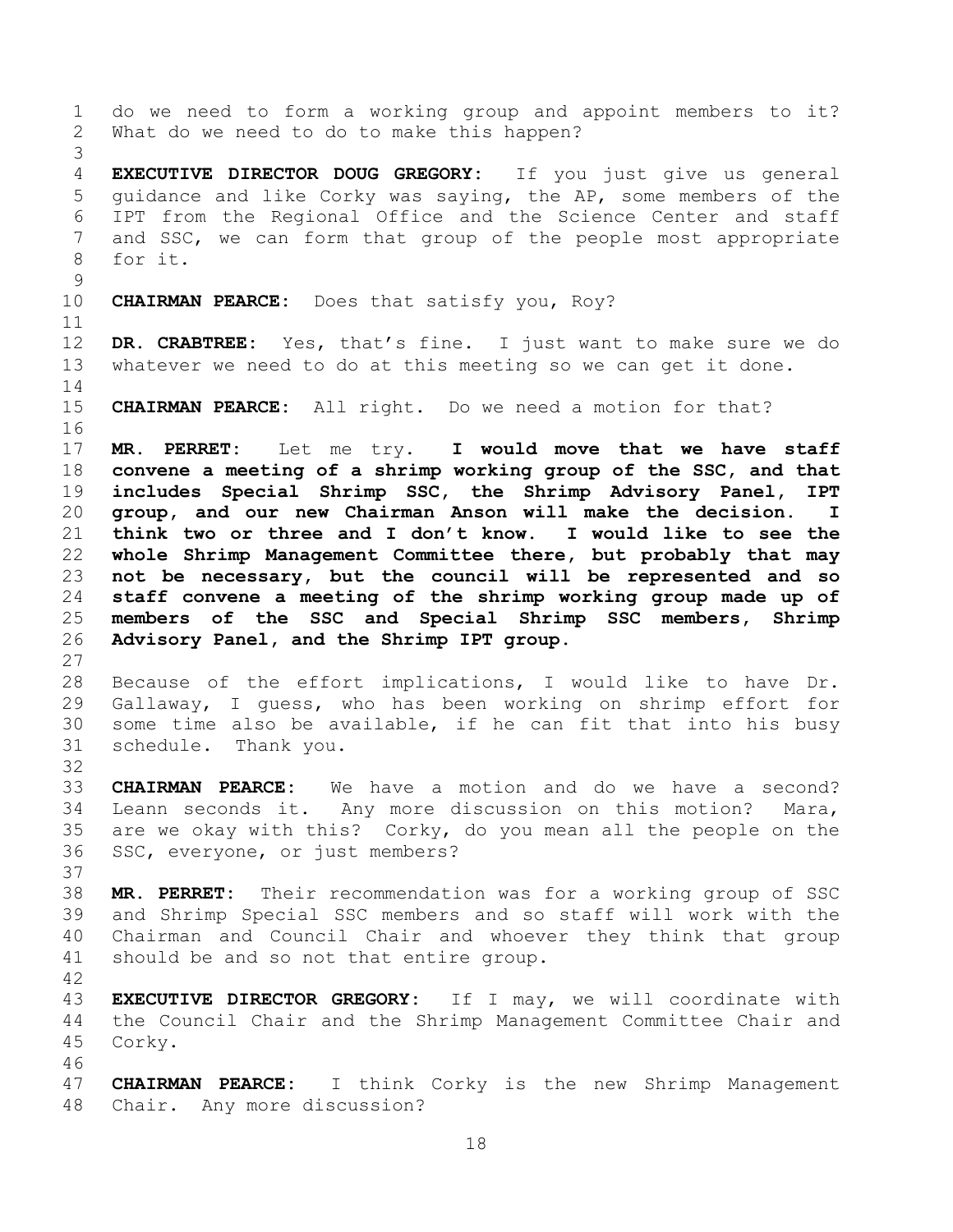**MR. MYRON FISCHER:** I am just trying to assist Corky. How about we say a working group made up of a subset of all these groups? **MR. PERRET:** I didn't follow you. What's that? **MR. FISCHER: I said just made up of a subset of these groups, instead of made up of groups. It's kind of open-ended. CHAIRMAN PEARCE:** Is that all right? Leann, is that okay with you? Okay. I will read it again. The motion is to have staff convene a meeting of the shrimp working group made up of a subset of the SSC and Special Shrimp SSC members, Shrimp AP, the Shrimp IPT group, and Dr. Benny Gallaway. Any more discussion? **Any opposition to this motion? Hearing none, the motion carries.**  I believe that gets us out of 17 and so we're done with 17. Dr. Ponwith, you're up next. Wait, first Leann. **MS. BOSARGE:** Susan had asked for feedback on what the working group was going to discuss and I didn't make it in the form of a motion, but you did notate that we would like to get some industry feedback for sure on taking permits that are not renewed and putting them into a pool that could be used for new entrants or old re-entrants to the fishery? Okay. **DR. CARRIE SIMMONS:** I guess, just to kind of try to understand timing a little bit, the idea was to have this working group be convened and work on the scoping document and staff goes back and continues to flesh it out more and then it would come back to the council for approval to go out to scoping and is that correct? **CHAIRMAN PEARCE:** That is correct. Any more discussion on 17? Bonnie, you're up. **2013 SHRIMP EFFORT AND SHRIMP ELB PROGRAM UPDATE DR. PONWITH:** Thank you, Mr. Chairman, and if you could refer to Tab D, Number 7 from the Shrimp. What we're going to do is talk a little bit about the status of the electronic logbook program and then also give you the numbers for the 2013 effort estimation. Here are some statistics on the status of the cellular electronic logbook program that we put into effect last year, over the course of the year. We selected 500 vessels to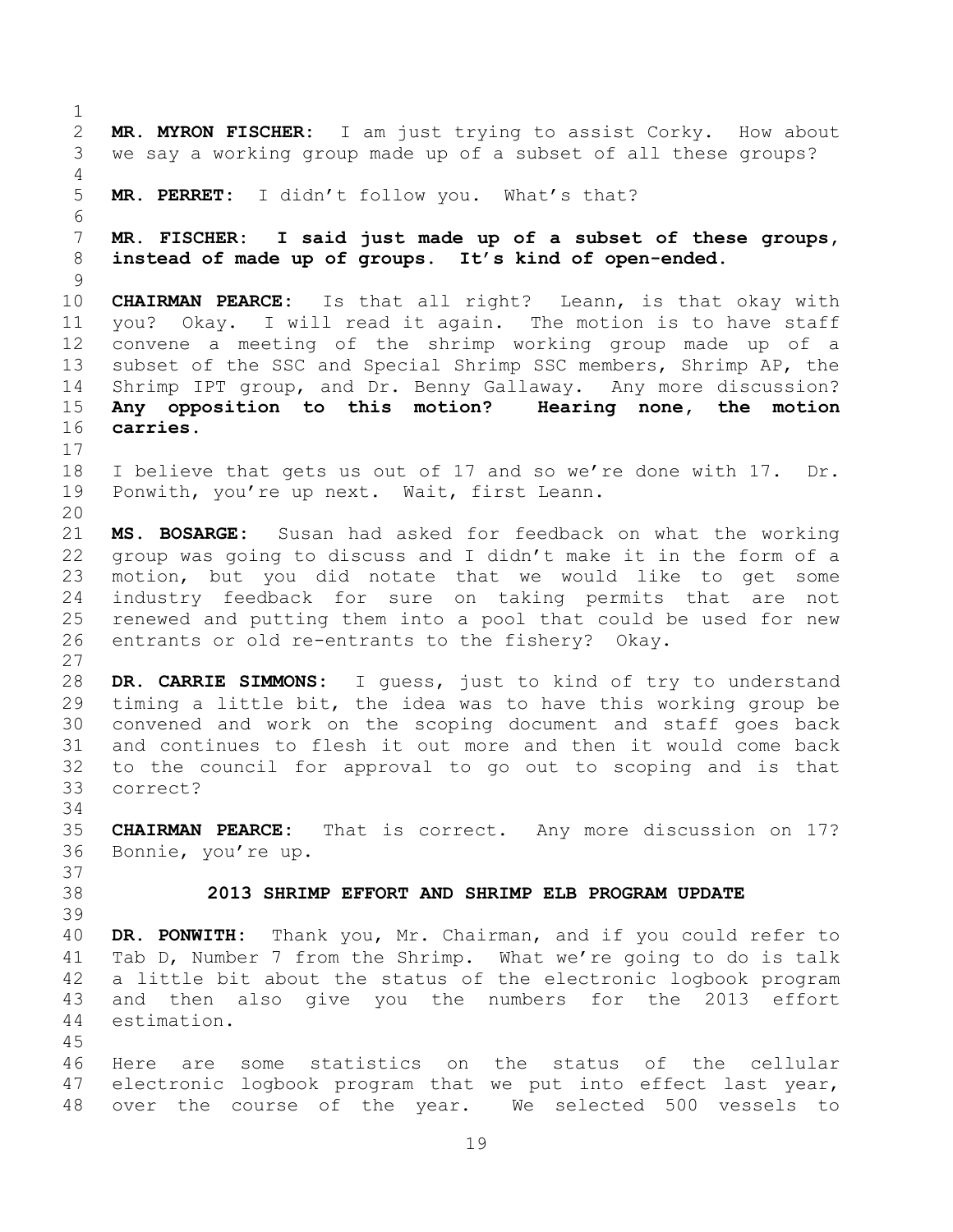participate in them and of those 500 vessels, 462 have activated their units. Of the remaining, twenty-five actual vessels have not turned on those new units and we would recognize this by them having not contacted a carrier for this and as soon as those units are turned on, then we start receiving data from them, regardless of where they are. Those have been turned over to the Office of Law Enforcement and again from that subset, two of them have terminated their permit and one has transferred their permit and we also have nine others who have permit transfers and the selection letters are going to be recast and sent to the new owners of those vessels and then, sadly, one vessel was destroyed by fire and so that's sort of the disposition of the 500. Then, in addition, last year we placed ten of these units on vessels to do the initial calibration and those are still activated and up and running. That gives you a feel for how many are carrying that. Of the activated units, we have received no data from thirty-six of these vessels and that could be one of two things, either there is something going on with the unit or they activated the device and it's sitting on top of a refrigerator or something. So what we're going to have to do is communicate with them to see if we can find out what is indeed going on with those. They got it and they activated it, but it's not transmitting any -- It's stationary, basically. In terms of feedback, we really haven't had any negative feedback, no complaints from the industry on the units thus far. We have had two confirmed hardware failures. One was when the instrument was being deployed. There was a power surge and it fried the instrument. The instrument was under warranty and it will be replaced. We had another one that took on some water and that also damaged the electronics. So far, the data transmission has been going very smoothly. As you recall, those data, if they're outside of cell range, those data are stored on a memory card exclusively and the unit tries to feel a cell tower and if it fails, it waits for a given period of time and keeps trying to hit a cell tower. Ultimately, when the vessel comes into range of a cell tower, those data that are stored on that memory card are automatically transmitted in packages to a secured server and so anytime a vessel comes within range, it updates those data, to make sure those data are available in real time. The analysis on these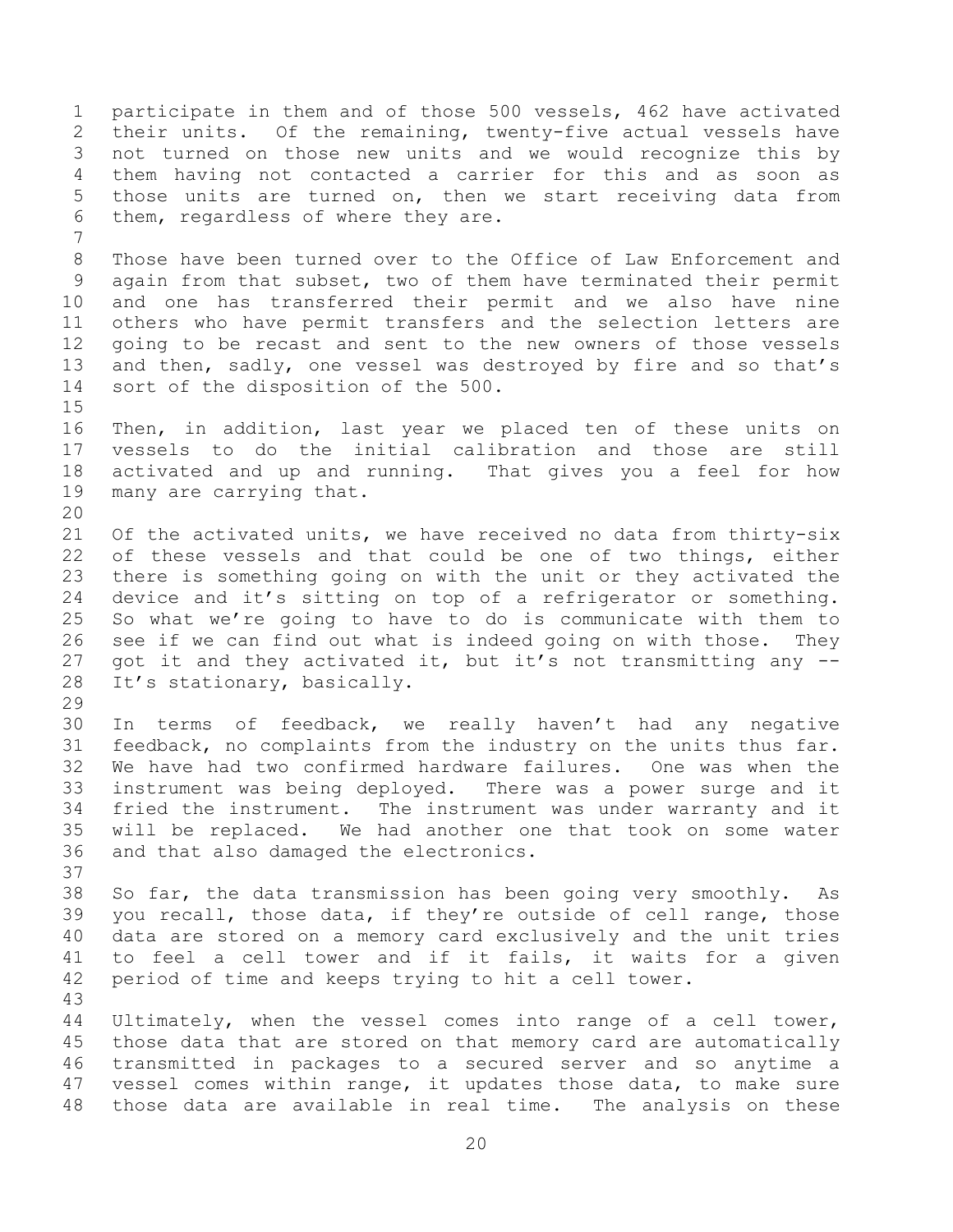data will be conducted using the original software that was developed by LGL to estimate effort from the units. Regarding the claims, we have agreed to reimburse the vessels for the cost of deploying those units. This is a development that occurred last winter and about 75 percent of the vessels who are carrying those units have submitted a claim. The claims ranged anywhere from zero to \$200, which was the maximum, and many of those people have not yet cashed those checks and so if you know people in the industry, urging them to cash those checks would be good. I know this slide is small, but it's kind of the information what's going to happen with next steps. Of the vessels that were selected to carry the electronic logbooks, 274 of them were also equipped with the older version of the logbooks and this was intentional so that we could continue those side-by-side calibrations. This is more or less about 50 percent of them. This fall our plan is to collect the memory chips from those 274 vessels to continue with our side-by-side calibration. As you recall, we calibrated that first year with ten vessels that were double instrumented and we're going to pull the chips from the other double-instrumented vessels and continue that comparison and then ultimately capture those data from those chips and then once that's done, we will actually focus on collecting those older units, again. This is going to be done this winter and we will do it by sending a self-addressed envelope to them asking them to pull that card and send it to us, so that we can collect those data and run those analyses. The tasks that we see that are on the horizon here would be to correspond with the thirty-six permit holders that we haven't received data, but did kick in their Verizon accounts and find out what's going on with them, so we have a clear understanding of that. We are going to write to the 274 double-instrumented permit holders and collect the memory chip from the old unit. We will continue to do our one-on-one sort of side-by-side analysis of these units, the data that we have on the server compared to the data that are coming in on the chips from the old ELBs. Then we'll generate the 2014 effort estimate using the composite data, data from both the old units and the new ones, and then continue to do validations and peer reviews and enhancements to the program and the way this is being carried out.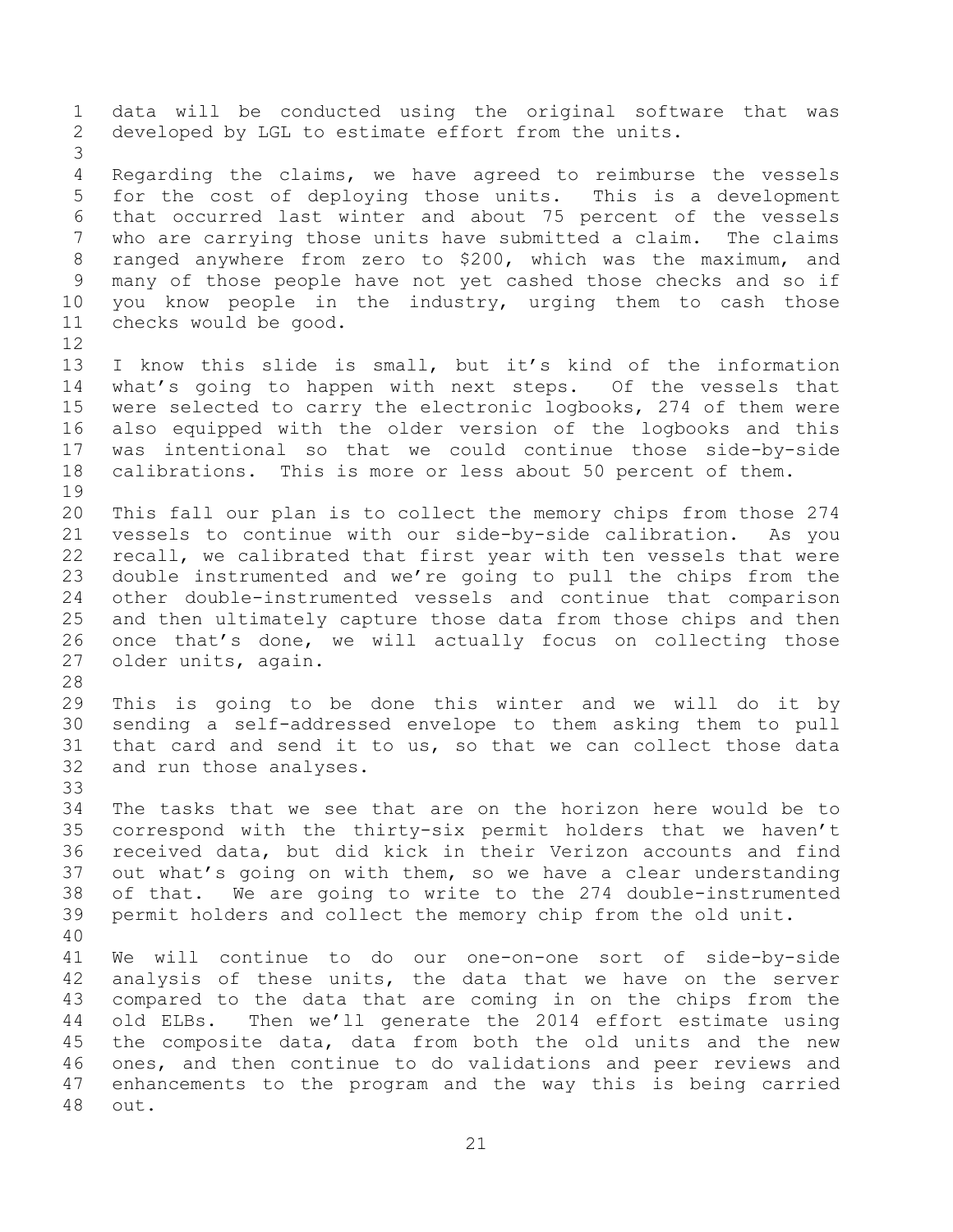Down to brass tacks on the next slide. Here are your effort estimates for 2013 and as you will see, the landings, total offshore landings, were at right around seventy-seven million pounds and this is right around an average catch. I think the highest we had was 101 million pounds in 2009 and the lowest we've seen in recent history was in 2010, which was sixty-nine million pounds and so this is sort of in the ballpark. The statistical zone of interest for us, in terms of meeting our management goals, is that Statistical Zone 10 to 21 and as you can see in this slide, the effort estimate for that area was 73.14 percent and our target was 65 percent and so we're in good shape on the effort. Then you can see just what the landings and the effort was for the other statistical zones as well. If we move to the next slide, this is sort of a very coarse distribution of the effort that we're seeing in 2014 and so this is this year right now and, again, it's very, very coarse, but it gives you a feel for what the distribution is, based on the cellular electronic logbook, the data that we've accumulated in January to June. Then if you take a look at the next slide, you can see sort of the distribution for May versus August of this year, based on the data that we accumulated on the server. Then if you go to the last slide, it is a wonderful opportunity to acknowledge the people that have contributed to the success of the transition of this program. It was hard work and it took a lot of deliberation and so we want to say a word of thanks to certainly the shrimp fishing industry that's been very good about cooperating and helping us to get this information that is absolutely critical for successful management of this fishery. We also want to thank the Southern Shrimp Alliance. They've been a wonderful vehicle for us to be able to communicate with the industry and kind of a wonderful point of entry to be able to strengthen those collaborations. Benny Gallaway, John Cole, and the LGL Ecological Research Associates, of course, were instrumental in getting this type of monitoring put in place and really doing the pioneering work on this and this transition couldn't have been done as successfully as it has been without his help and certainly, of course, to recognize the role that the council had in helping us with getting these data so that we've got the information we need to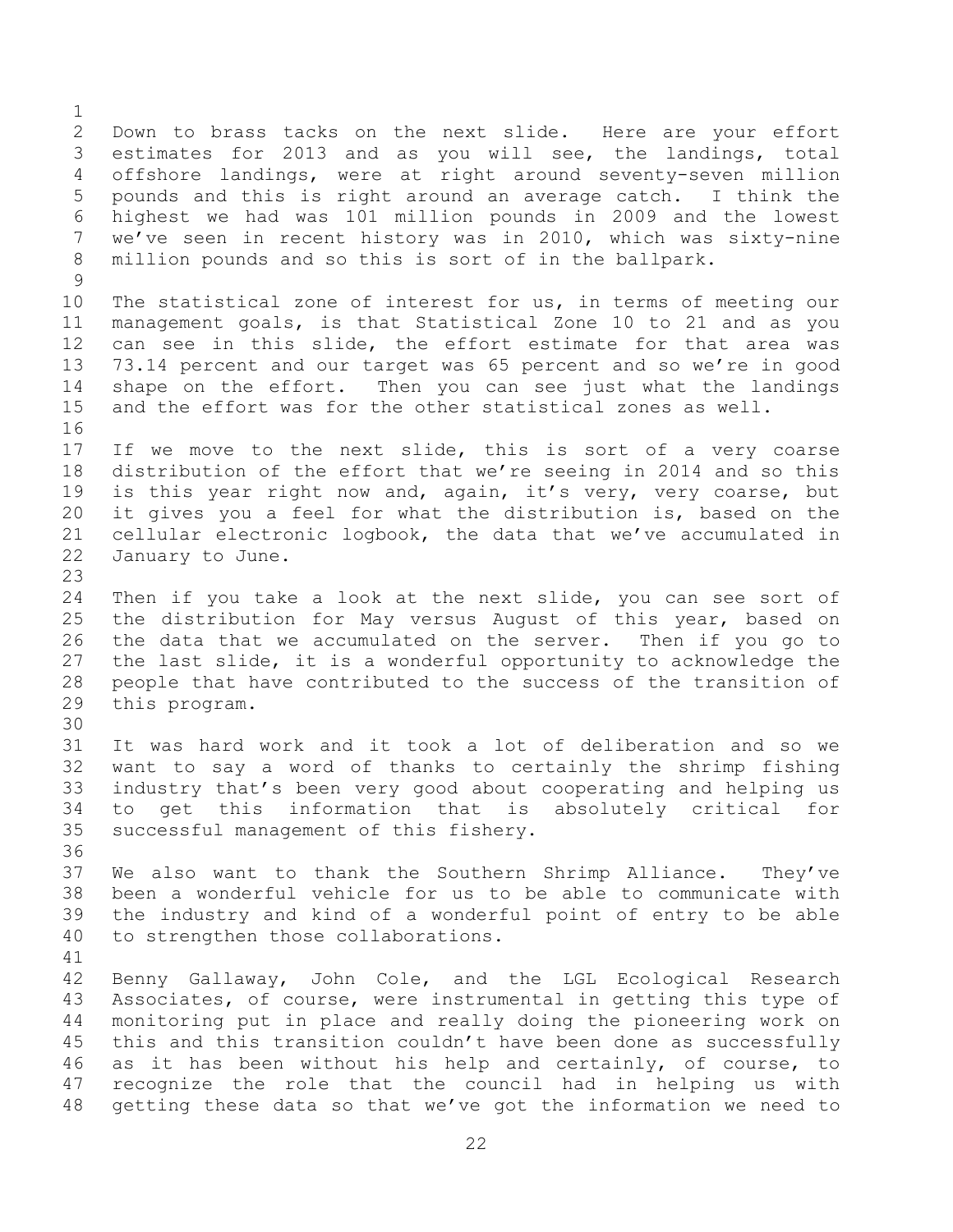manage the fishery. That's my report, Mr. Chairman. **CHAIRMAN PEARCE:** Thank you. Great report, Bonnie. Any questions? **MS. BOSARGE:** Bonnie, thanks for all your hard work on this. As most people know, the data that's collected by this program, the ELB and then the new cellular ELB, is tremendously important to our industry and has saved us many times in the past and so we definitely wanted to see a smooth transition and I think so far we've seen that and the industry is well aware of what's going on. I did have a comment on your twenty-five that are not activated that have been turned over to law enforcement. It looks like you have a few of those that we still don't know exactly maybe what's going on and two comments, from an administrative standpoint. We were chosen for two of the units. We have five vessels and two of our vessels were chosen randomly and they're both going to have both units on there, or they do have both units on there. When we went to activate the CELB, and we had this discussion at the council and I know that you all have had this discussion with the phone carrier, that you do not have to go online to activate these units or the account, excuse me. They should activate the account over the phone for you. They did refuse to do that. They told us that we had to go online and luckily I was standing there and so I got on the phone and I said, no, I'm on the council and you have to do this over the telephone for us and so that may be an issue that you're up against with some of these that have not been activated. The other thing is if we could make a minor tweak to the letters that go out. As I said, we were chosen for two units, two of our vessels, and when we get any kind of correspondence on those units, the reference that the government is using is the serial number or something like that on the unit itself, but if you have five boats and you have two of these units, if you could reference the official number or the name of the vessel that that unit is supposed to be working from, that would help tremendously on our end. I'm doing a lot of legwork just trying to figure out what unit is being corresponded about and so that's the two minor comments. **DR. PONWITH:** Just for clarification, you are asking that when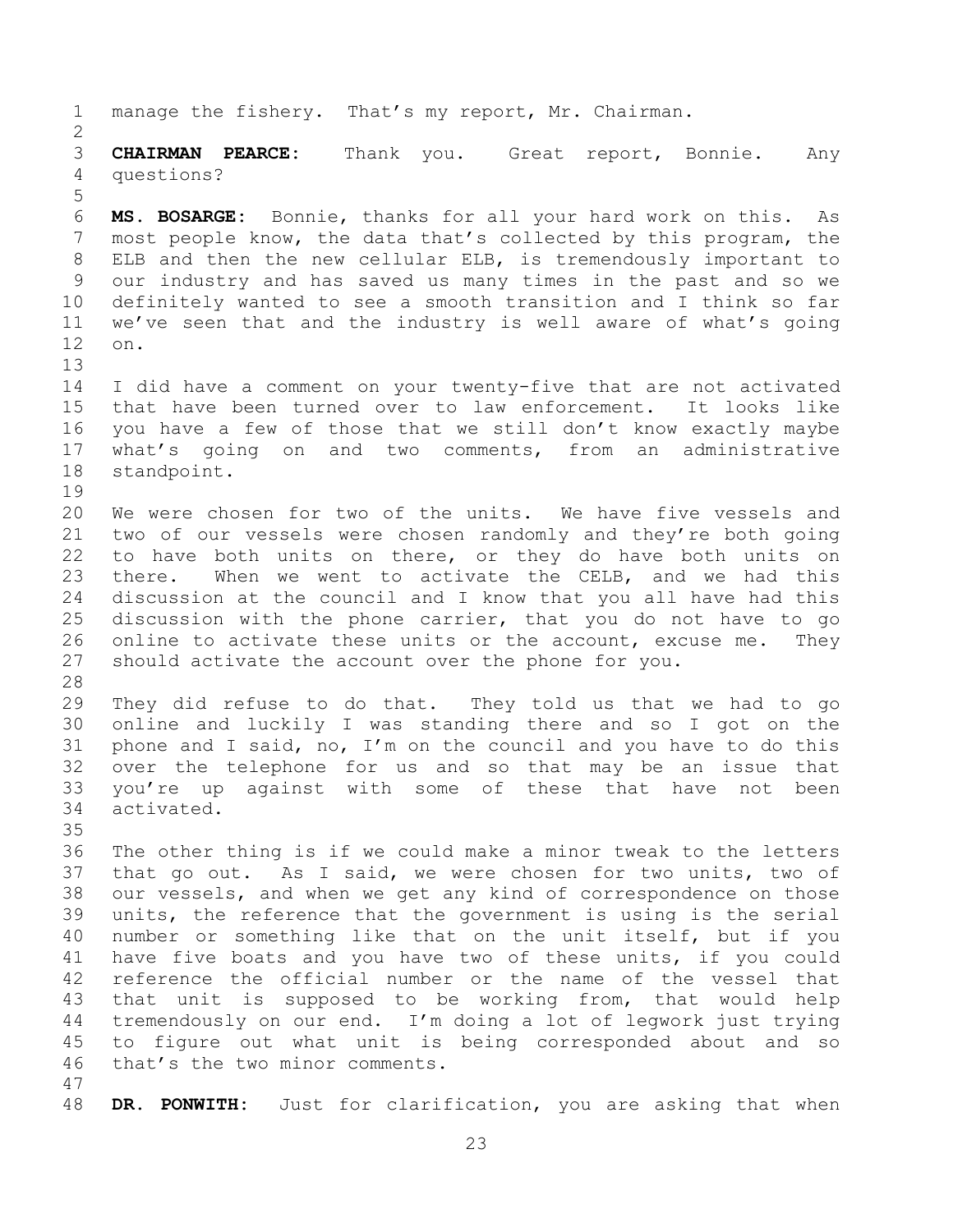we write to the permit holder to refer to the name of the vessel or the permit and not the name of the unit?

 **MS. BOSARGE:** The name of the vessel or the official number of the vessel. Those are two things that we'll know off the top of our head that, okay, what boat is she talking about.

 **MR. PERRET:** My only comment was I'm just amazed at how few complaints there have been and how this transition seemed to have worked so well and so thank you very much to you and your people and hopefully it will continue with very, very few issues or complaints or problems. Leann pointed out one and hopefully that will be taken care of. Thank you.

 **MS. BOSARGE:** On a different note, and I feel like a Negative Nelly today, but I do have a little bit of fear on our next steps that we're going to for this transition. We've talked about it a lot in the past and I really was very comfortable with the timeline that we had in the past.

 Having actually experienced activating the account and getting the equipment on the vessel and then the vessel actually going 23 offshore to shrimp, I don't know that the timeframe that we have might not be a little too soon as far as our next step for actually -- For the vessels that have both units on them, that have the old unit and the new unit, this winter, which could be December, January, or February, which is pretty soon, for our next step to be to go to those vessels and actually not just pull the data from the old unit, but essentially pull the chip, so it's not transmitting anymore and then to do the one-to-one analysis -- I know we've done it on ten and it turned out well, but of these two-hundred-and-seventy-something, I would like to see that one-to-one analysis done first and make sure everything is okay and then we maybe can start pulling these chips, just because of the timeframe that I've seen in getting this going on our end.

 **DR. PONWITH:** To that point, the challenge that we've got is the cellular ELB, we have those data in hand in real time. As soon as the vessel comes within cell range, those data are there, so we know where everybody is.

 With the other units, we have to actually go and pull those chips to have the data and so what I'm hearing from you is a concern that that might be a decision point that can't be undone.

What we can do is I can go back with the team and discuss,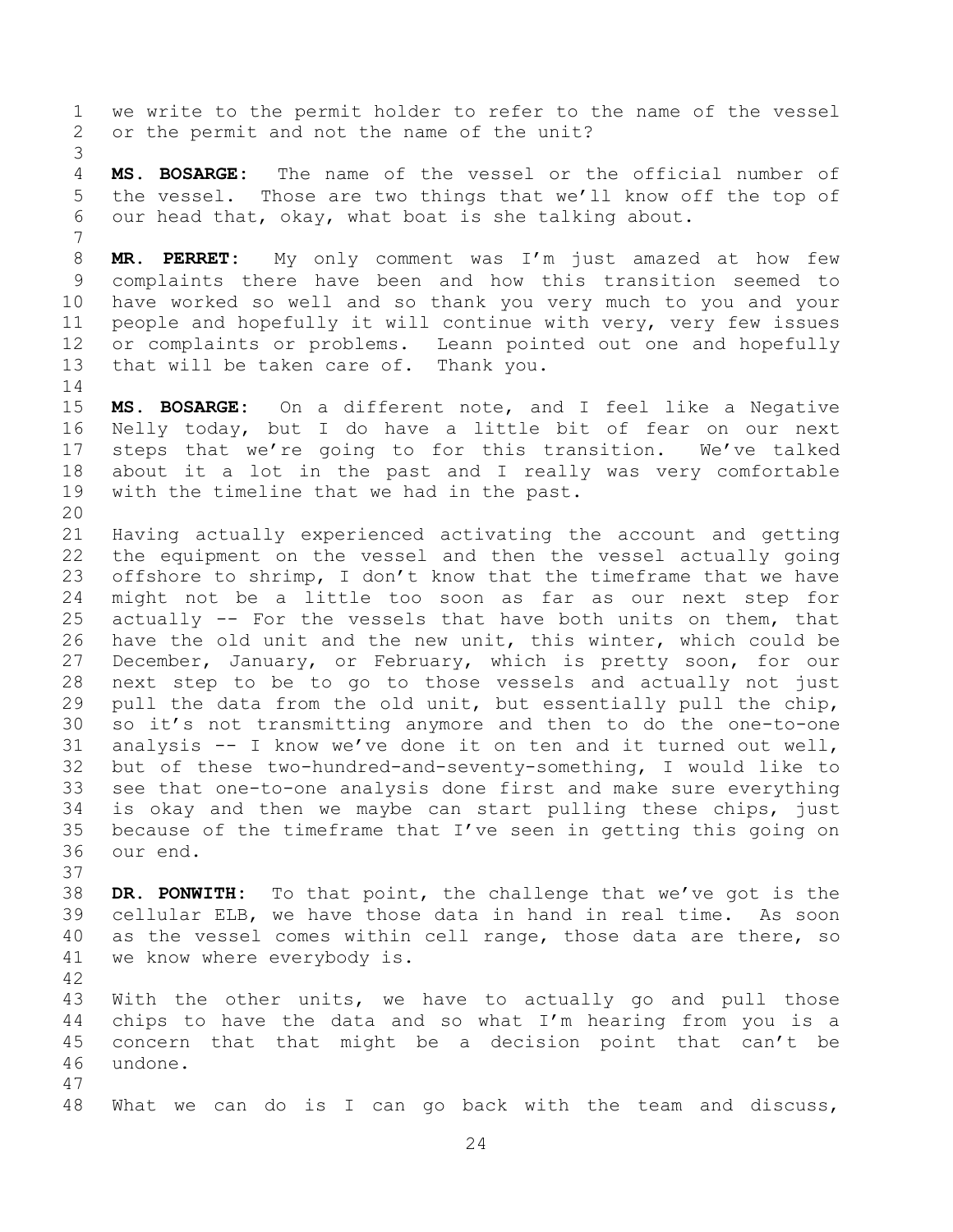instead of pulling 100 percent of those chips, pulling 50 percent of them and doing the one-to-one analysis on the data that we get, because the only way we can get the data from those chips is to actually pull them out and dump the data. The chips have to be physically removed from the device to be able to dump those data.

 **MS. BOSARGE:** What I was hoping to see, Bonnie, is in the past, Peter would come around and he would pull the data from our devices on the boat. For the old system, he would pull the data, so that the system kept running like usual when he was done pulling the information and I guess that information eventually went to you all, but it would continue to record data.

 If there's any way that we can do that with these two-hundred- and-seventy-some-odd that have both units on the boat, do our one-to-one analysis and make sure that everything is how we want it to be and that way, if we have any glitch anywhere, we don't have any gaps in our shrimp effort data. That's what worries me, to have some sort of gap if anything goes wrong, because we actually pulled the chip and it's no longer recording, so we don't have that fallback mechanism.

 **DR. PONWITH:** I will talk with the team and, of course, our absolute goal is to ensure that there are no data gaps and so we have the four-hundred-and -- You know nearly 470 with the new units on and roughly half of those are double instrumented. I will talk with the team about what kind of risk management bet hedging we should be considering and take that into consideration.

 One of the challenges we have with the older units is that, again, the chip needs to be pulled to get the data off and if you decide that you want that unit to continue to gather data, there's a process that you have to go through to kind of recalibrate that chip and so there are costs of encountering the vessel and of pulling the chip and going through that process and then encountering the vessel a second time if the desire were to put that chip back on.

 That's kind of contributed to the rationale for moving to the CELB in the first place, because it skips all the need to be physically handling those memory cards. It gives us the data in real time, but I will raise that to the attention of our team and we are eager to reconfirm that side-by-side that these two units are functioning and giving similar data.